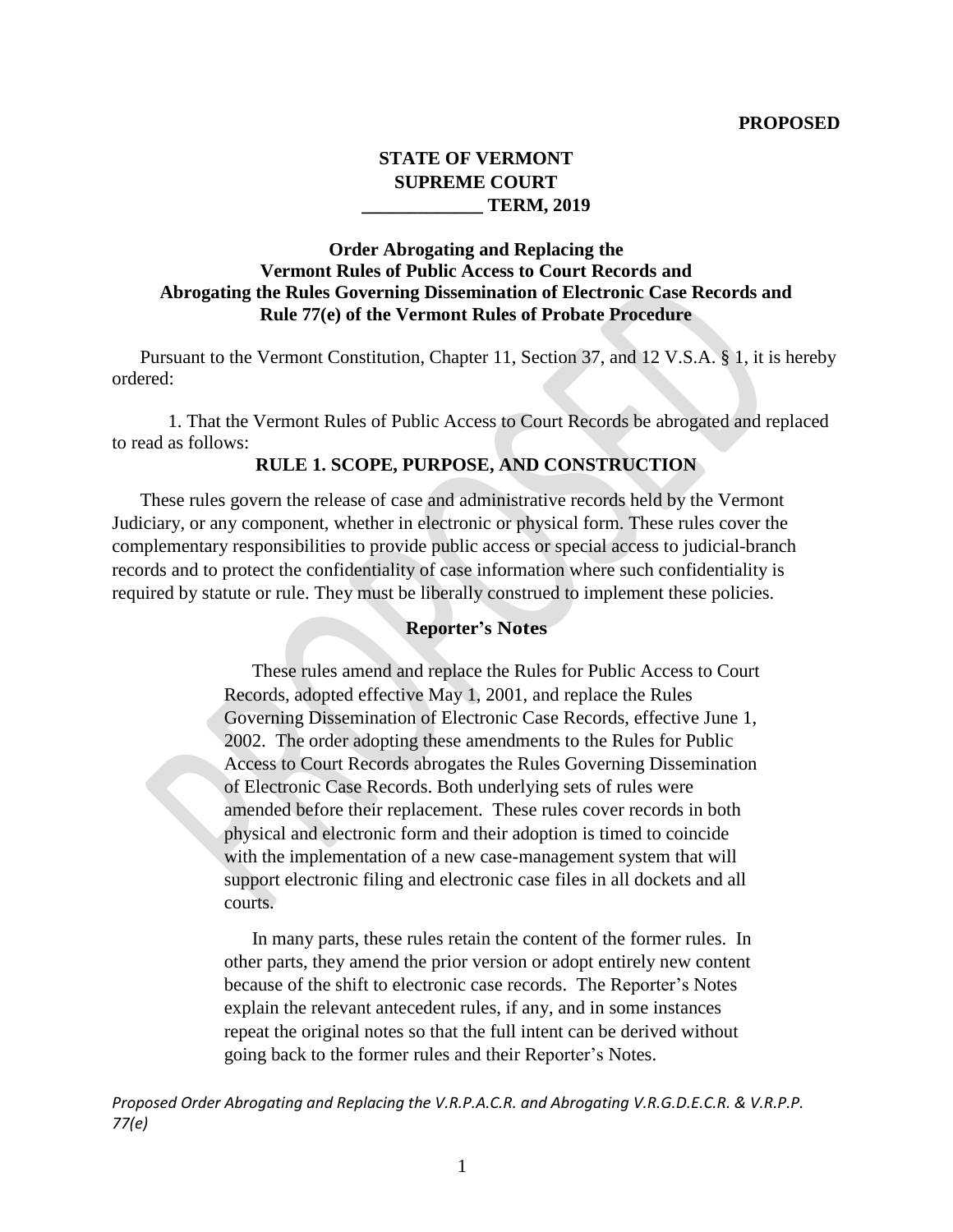#### **RULE 2. DEFINITIONS**

The following definitions apply to these rules:

(a) "Administrative record" means any judicial-branch record pertaining to the administration of the Judicial Branch or any court, board, or committee appointed by the Supreme Court, or any other entity within the Judicial Branch.

(b) "Archives" or "archival records" mean public records that have continuing legal, administrative, or informational value, as referenced at 3 V.S.A. § 117(a)(2).

(c) "Case management system" means an electronic-document-repository database maintained and managed by the Vermont Judiciary and administered by the respective courts to track information used to manage the courts' caseload, such as case numbers, party names and identifiers, attorneys for the parties, titles of all documents filed in a case, and all scheduled events in a case.

(d) "Case record" means any judicial-branch record pertaining to a case or controversy. Any judicial-branch record that fits both this definition and the definition of an administrative record is a case record.

(e) "Confidential" as applied to a case record means that such information is exempt from public access by law, including a state or federal statute, administrative or court rule, a prior court order placing the information under seal, or precedential decision of the Supreme Court. To the extent reasonably practicable, restriction of access to confidential information is implemented in a manner that does not restrict access to any portion of the record that is not confidential.

(f) "Court-generated document" means any document generated by a judicial officer or other court personnel, or by masters, receivers, guardians ad litem, and neutrals required to file a report, under the applicable rules of procedure in all actions and proceedings entered in the Supreme Court, the Superior Court, or the Judicial Bureau.

(g) "Document" means a related and paginated grouping of information items that is inscribed on a tangible medium or that is stored in an electronic or other medium and is retrievable in perceivable form.

(h) "Electronic case file" means an assemblage of the items pertaining to a single case or matter under a single docket number electronically submitted to the Judiciary's electronic filing system and stored in its temporary data store by a registered user via the electronic filing system website, sent by interface from another agency, or electronically filed by the court via the electronic filing system website and any paper or fax document that was scanned by the court and electronically stored into the data store.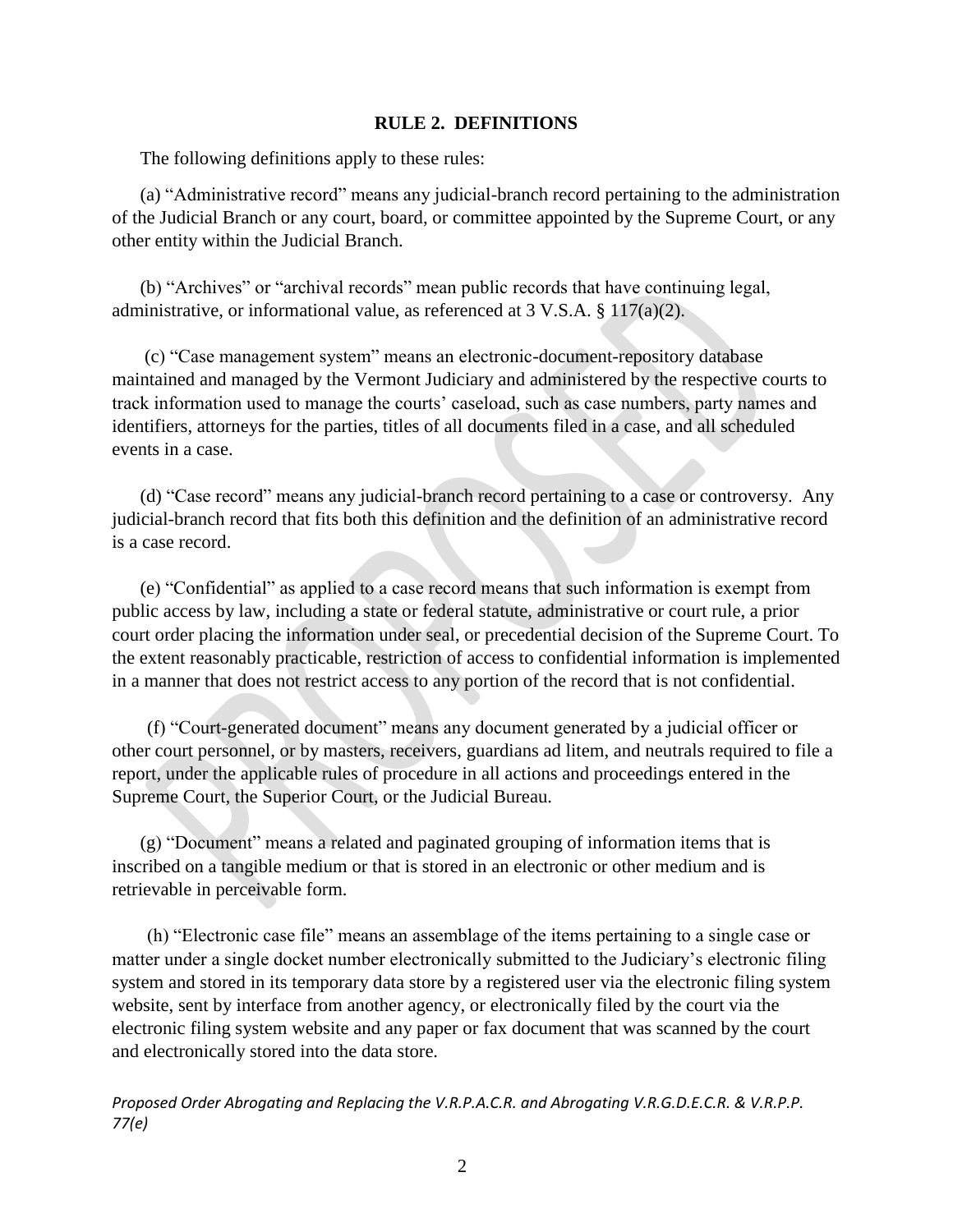(i) "Electronic-case-record compilation" means an electronic record pertaining to more than one electronic case record.

(j) "Electronic-case-record report" means an electronic-case-record compilation that extracts and displays data from more than one electronic case record for the purpose of providing information about the operation of the Vermont Judiciary or any of its components.

(k) "Electronic-data-dissemination contract" means an agreement between the Court Administrator and any entity, except a court or court employee, that provides information which is not publicly accessible under these rules. The data dissemination contract must specify terms and conditions concerning the data including but not limited to restrictions, obligations, and cost recovery.

(*l*) "Electronic filing" means the process of transmitting a document from a registered filer's computer, using the Judiciary's Internet-based electronic-filing system, to file the document in the Court's case file.

(m) "Electronic means" means any method of direct electronic transmission of a document from the sender's computer or electronic filing system to the recipient's computer or electronic filing system.

(n) "Electronic record" means a judicial-branch record that exists in electronic form, irrespective of whether it also exists in physical form.

(o) "Judge" means a Supreme Court Justice; a superior, probate, or assistant judge; a magistrate; or a hearing officer.

(p) "Judicial-branch record" means a record that is in the possession, custody, or control of the Judiciary or was in the possession of the court for purpose of a court decision. All judicialbranch records are either administrative records or case records.

(q) "Judicial officer" for purposes of these rules means a judge, as defined in (o), and a master or parent coordinator to the extent that the appointment order specifies that the master or parent coordinator has access to specified records not accessible by the public.

(r) "Nonelectronic means" is any method of transmitting a document for filing or service by any means (including electronic facsimile transmission) other than by direct electronic transmission from the sender's computer or electronic filing system to the recipient's computer or electronic-filing system.

(s) "Physical record" means a judicial-branch record that exists in physical form, irrespective of whether it also exists in electronic form.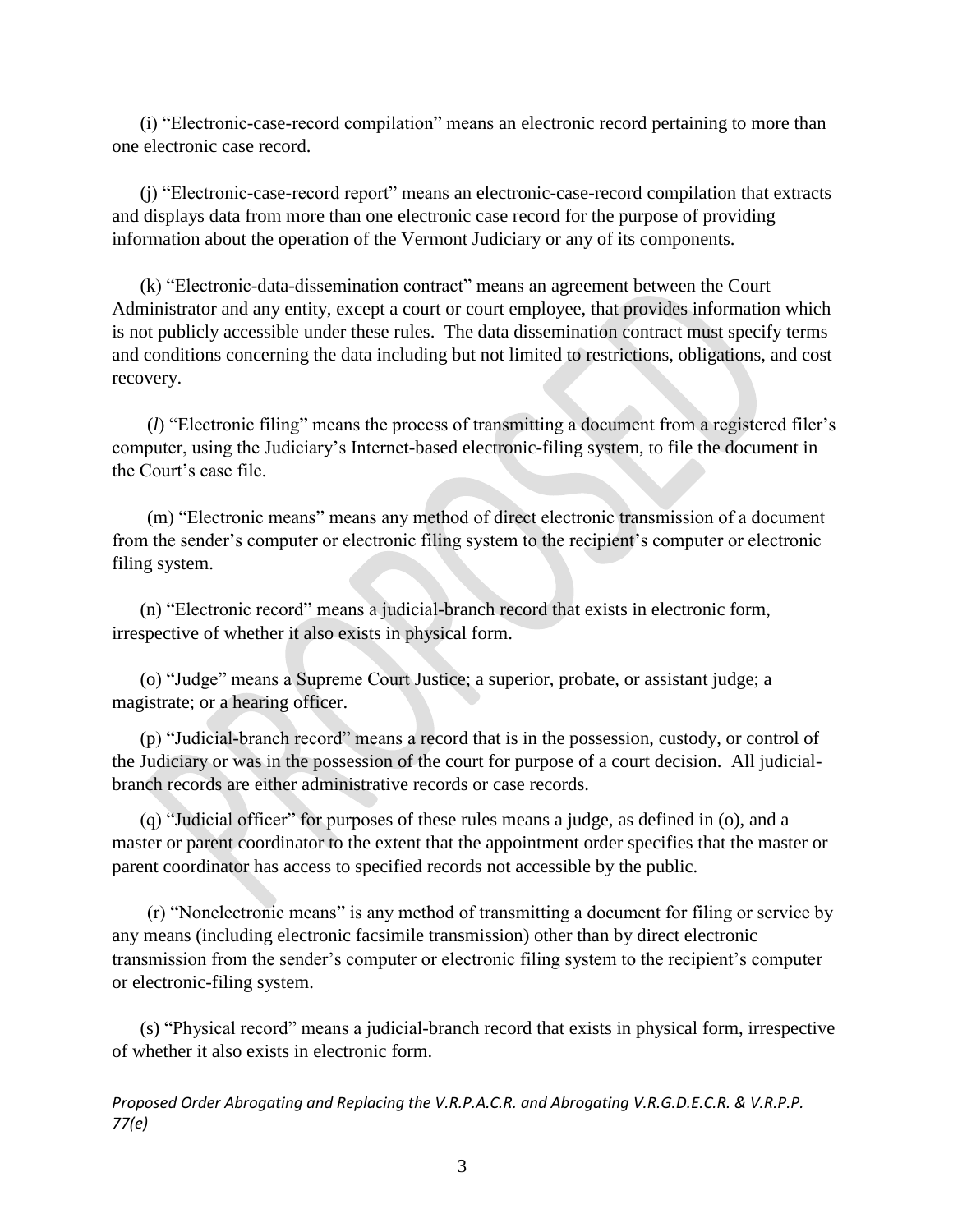(t) "Presiding judge" means the superior or probate judge assigned to the court, and, if more than one such judge is assigned to the court, the judge designated as presiding by the Chief Superior Judge. With respect to the Supreme Court, the "presiding judge" means the Chief Justice or a justice appointed by the Chief Justice to act as a presiding judge. With respect to the judicial bureau, "presiding judge" means a hearing officer of the bureau as designated by the Chief Superior Judge for trial courts. With respect to a board or committee appointed by the Supreme Court, "presiding judge" means the chair of that board or committee.

(u) "Public access" means the right of any person to view or copy a record without providing identification or a reason for access.

(v) "Public" or "member of the public" means any individual, group, or entity, including the print or electronic media or their representatives, who seeks access to any judicial-branch record.

(w) "Public-purpose agency" means an agency or department of state or local government or a nonprofit agency whose principal function is research or to provide services to the public.

(x) "Record" means any paper, letter, map, book, other document, tape, photograph, film, audio or video recording, court reporter's notes, transcript, data compilation, or other materials, whether in physical or electronic form, made or received pursuant to law or in connection with the transaction of any official business by the court. It includes all evidence received by the court in a case.

(y) "Record custodian" means the person responsible for the safekeeping of a record.

(z) "Seal" or "sealing" means to physically and electronically separate the record in a manner that ensures confidentiality of the record and limits access only to those persons who are authorized by law or court order to view the record. A "sealed" file or record is retained and not destroyed unless a court issues an order to expunge the record.

(aa) "Special right of access" means a specific right of access provided by statute, court rule, or other source of law to an authorized person to obtain a record not accessible by the public or to obtain a record by a means not available to the public.

(bb) "Standardized report" means an electronic case records report which is produced from case management system data by selection from a menu of preprogrammed reports.

(cc) "State records center" or "records center" means the component of the Statewide Records and Information Program which holds inactive analog State public records in accordance with record schedules pursuant to 3 V.S.A.  $\S 117(c)(5)$ .

(dd) "Statistical report" means an electronic-case-record compilation which complies with Rules 6(j), 10, and 11.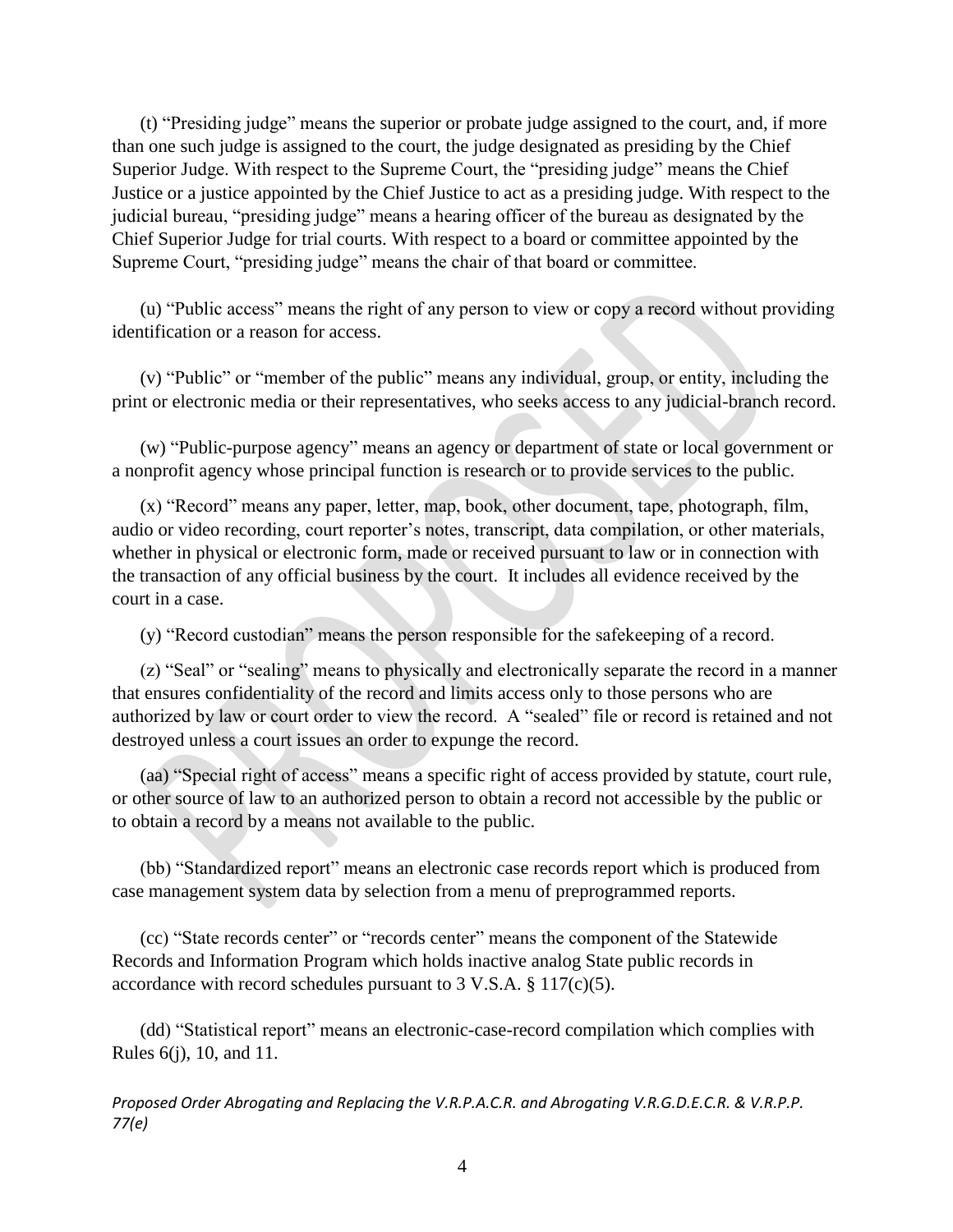(ee) "Registered filer" means an attorney, a represented party, or any other person who is permitted or required under V.R.E.F. 2 to file documents electronically, or a self-represented party who elects or is ordered under that rule to file electronically and has registered through the electronic-filing system website as provided in V.R.E.F. 3. The term includes any other person authorized to file documents electronically under V.R.E.F. 3.

(ff) "Remote Access" means access over the Internet by a computer or other electronic device that is outside the Judiciary network.

(gg) "Vermont State Archives and Records Administration" means the division within the Office of the Secretary of State which is charged with administering a Statewide Records and Information Management Program pursuant to 3 V.S.A. § 117(b), including but not limited to taking legal custody of state archival records pursuant to  $3 \text{ V.S.A.} \$   $117(a)(2)$ .

## **Reporter's Notes**

Definitions now contained in Rule 2 are either new or derived from former Rule 3 of the Rules for Public Access to Court Records and Rule 2 of the former Rules Governing Dissemination of Electronic Case Records.

# **RULE 3. ACCESS TO JUDICIARY RECORDS GENERALLY; RECORDS CUSTODIAN**

(a) *General Policy*. Except as provided in these rules or in statute, the public may inspect or copy all judicial-branch case and administrative records.

(b) *Access*. The rules cover the complementary responsibilities to provide public and special access to case and administrative records and to protect the confidentiality of records where such confidentiality is required by statute or rule. For case records, the rules recognize that it is the responsibility of both filers of case records and the Judiciary to protect confidentiality and privacy where public access is restricted by these requirements. The Judiciary will take reasonable steps to comply with these rules.

*Proposed Order Abrogating and Replacing the V.R.P.A.C.R. and Abrogating V.R.G.D.E.C.R. & V.R.P.P. 77(e)* (c) *Custodians of Judicial Records*. The Court Administrator is the custodian of judicialbranch paper and electronic administrative records and electronic case records. The Court Administrator is also the custodian of paper case records of adjudicatory bodies other than courts or the judicial bureau, such as hearing panels of the Professional Responsibility Board, the Judicial Conduct Board, and the Character and Fitness Committee. The Court Administrator may delegate responsibility as the record custodian in whole or in part to one or more persons in the Office of the Court Administrator. The superior court clerk in a unit or division is the custodian of the paper case records of that court or those courts, unless the record is in the Vermont State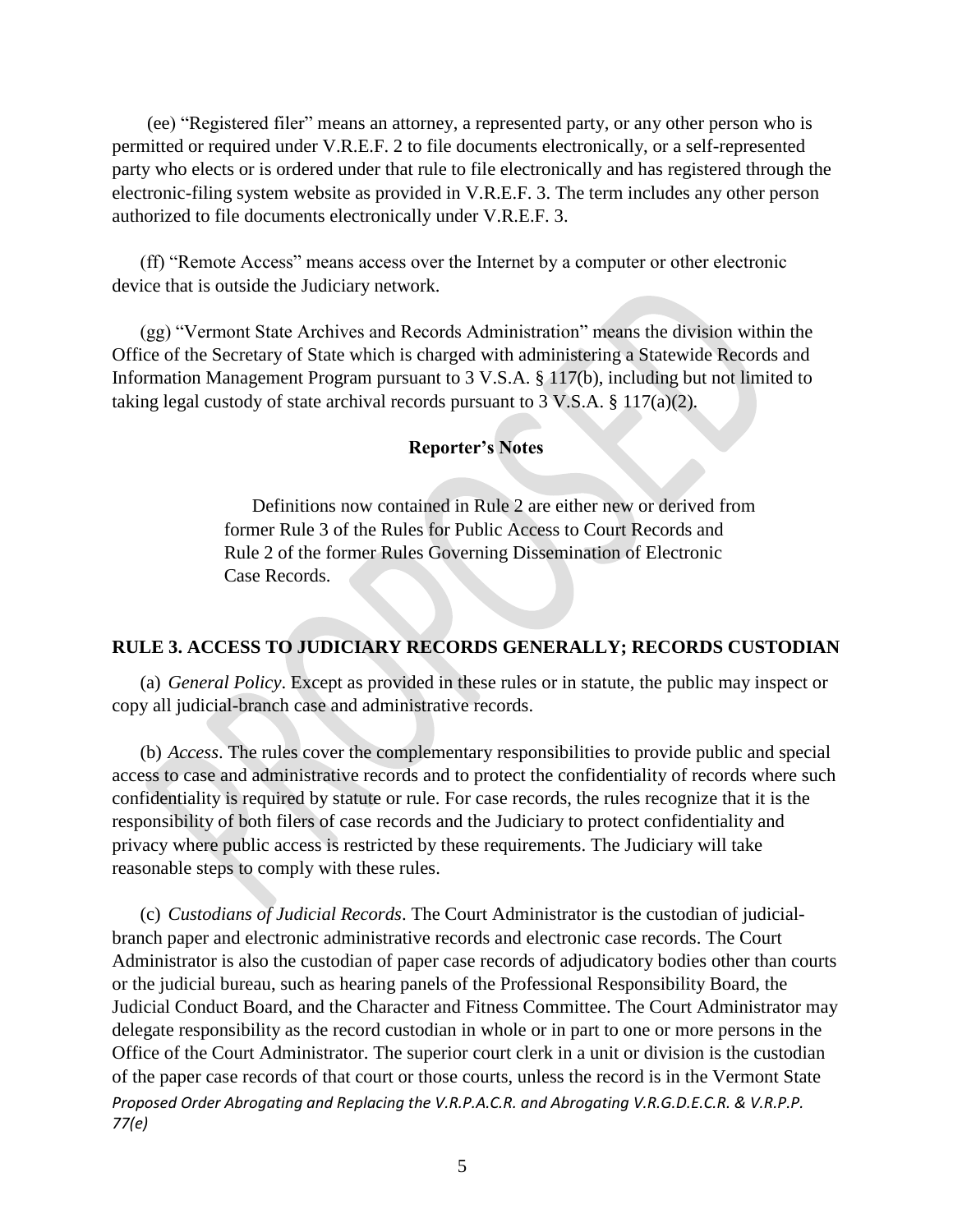Archives. The Deputy Clerk of the Supreme Court is the custodian of the paper records of the Supreme Court. The clerk of the judicial bureau is the custodian of the paper case records of the bureau. The custodian for paper records for the rules advisory committees appointed by the Supreme Court is the Deputy Clerk of the Supreme Court. For all other judiciary committees, the custodian of records is the Court Administrator or designee.

### **Reporter's Notes**

Rule 3(a) is from former Rule 4.

Rule 3(b) sets out the complementary responsibilities to provide public access to court records and to deny public access to records that are not accessible as provided by a statute or court rule, including these rules. It further sets out the joint responsibility on filers and the Judiciary to protect confidentiality and privacy.

Rule 3(c) establishes who is the record custodian for each of the types of records held by the Judiciary. As provided in Rule 2, the record custodian is responsible for the safekeeping of the record. The record custodian is also responsible for implementing the policies in these rules for records under the custodian's control. In general, the Court Administrator is the record custodian with respect to all electronic case records irrespective of the venue of the case in which the record is filed. Also, in general, the record custodian for paper records is the holder of the paper or in the case of archived records, the person with whom the record was originally filed unless the record is in the Vermont State Archives.

## **RULE 4. MEANS OF ACCESS**

(a) **Physical Case Records.** Public access to physical case records is provided by request to the custodian in the court or office where the record was filed. If the record is in the Vermont State Archives, public access is provided by the archives.

(b) **Electronic Case Records.** Public access to electronic case records is provided on a caseby-case basis at display terminals located in courthouses and Judiciary offices as determined by the Court Administrator.

(1) *Public Access Locations*. Each unit that has electronic filing will have at least one public access location. The terminals will provide access to all publicly accessible case records of all courts and adjudicative bodies irrespective of the venue of the proceeding.

(2) *Remote Access.* Remote access may be provided by the Court Administrator to publicly accessible case records in cases from the civil and environmental divisions, the judicial bureau, and judiciary adjudicative bodies other than courts. Remote access may also be provided to publicly accessible case records in cases in the Supreme Court. Remote access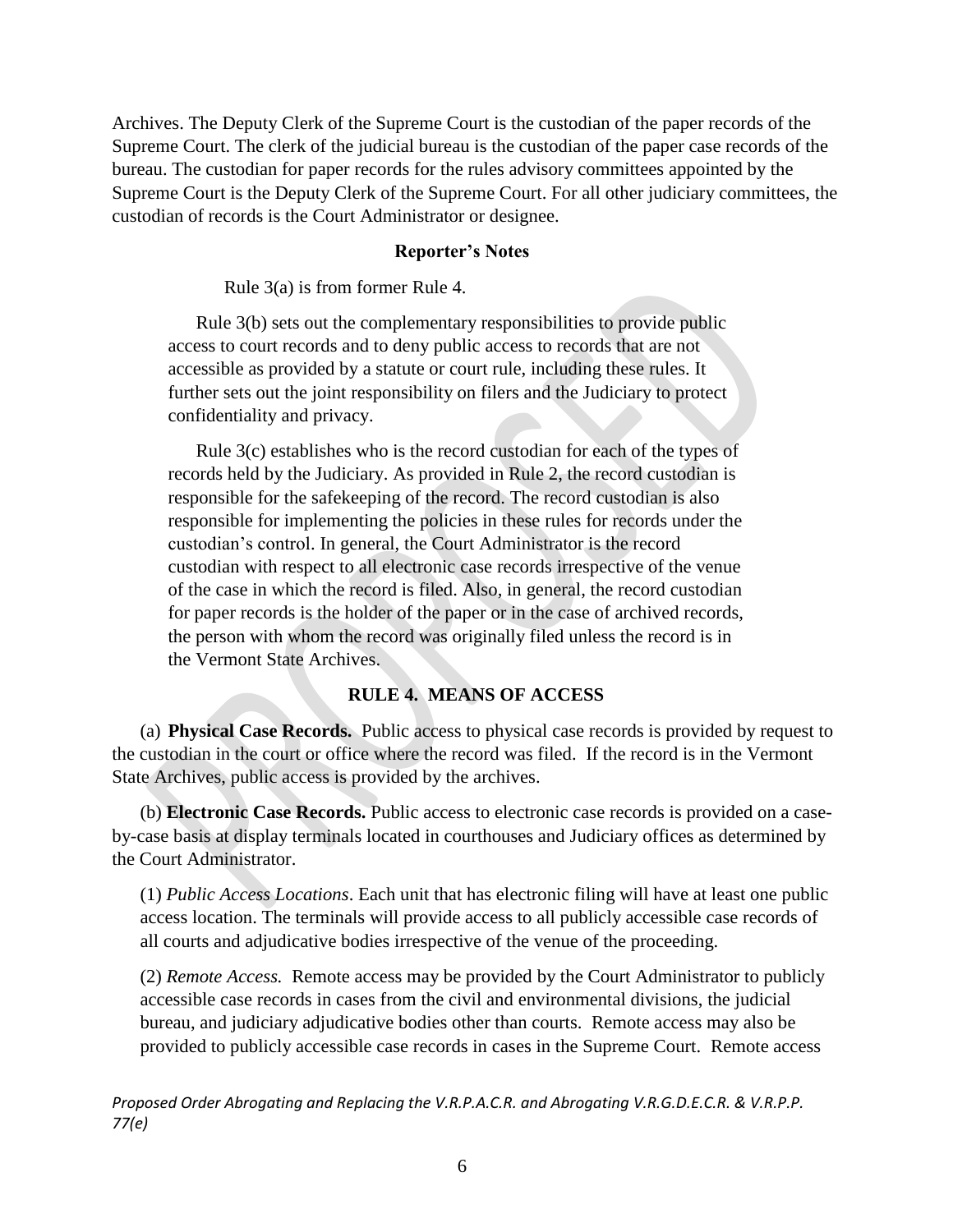may not be provided to records of the criminal, family, or probate divisions, except as authorized by statute.

(c) **Administrative Records.** The Court Administrator will determine the method of access to judicial-branch paper and electronic administrative records.

#### **Reporter's Notes**

Rule 4 provides the means of access to judicial case and administrative records, whether in paper or electronic form. The method of public access to case records was covered in former Rule 6(f). The subject of public access to electronic case records was covered in Rule 3 of the Rules Governing Dissemination of Electronic Case Records, now repealed. Most of the content of this rule is new.

In general, the record custodian is responsible for providing public access pursuant to this rule. See Rule 3(c). To access a paper record, a person must request access from the record custodian. A request to the record custodian is necessary even if the record has been sent to the State Records Center and is no longer in the possession of the record custodian. The record custodian determines that the record is publicly accessible under these rules.

The record custodian for electronic case records is the Court Administrator. Rule 3(c). Rule 4 sets forth the basic method of providing public access to electronic case records—by display terminals in courthouses and judiciary offices. At least one courthouse or judiciary office location in each unit that has electronic filing must provide a terminal or terminals for this purpose. Each terminal must provide statewide access to case records that are accessible to the public for all types of court proceedings and other judiciary adjudicative bodies. This method of providing public access to judicial case records is consistent with 12 V.S.A. § 5(a), which prohibits the Supreme Court from providing "public access via the internet to criminal or family case records." The display terminals will display records from files in judiciary computers and use the judiciary's network to retrieve the electronic records. Retrieval will not involve use of the internet.

The Court Administrator may determine the method of providing public access to accessible administrative records.

The rule also addresses the ability to allow remote access to case records. Remote access uses the internet to allow a person to access judiciary records from a location outside of judiciary facilities. 12 V.S.A. § 5(a) prohibits remote access to family and criminal case records unless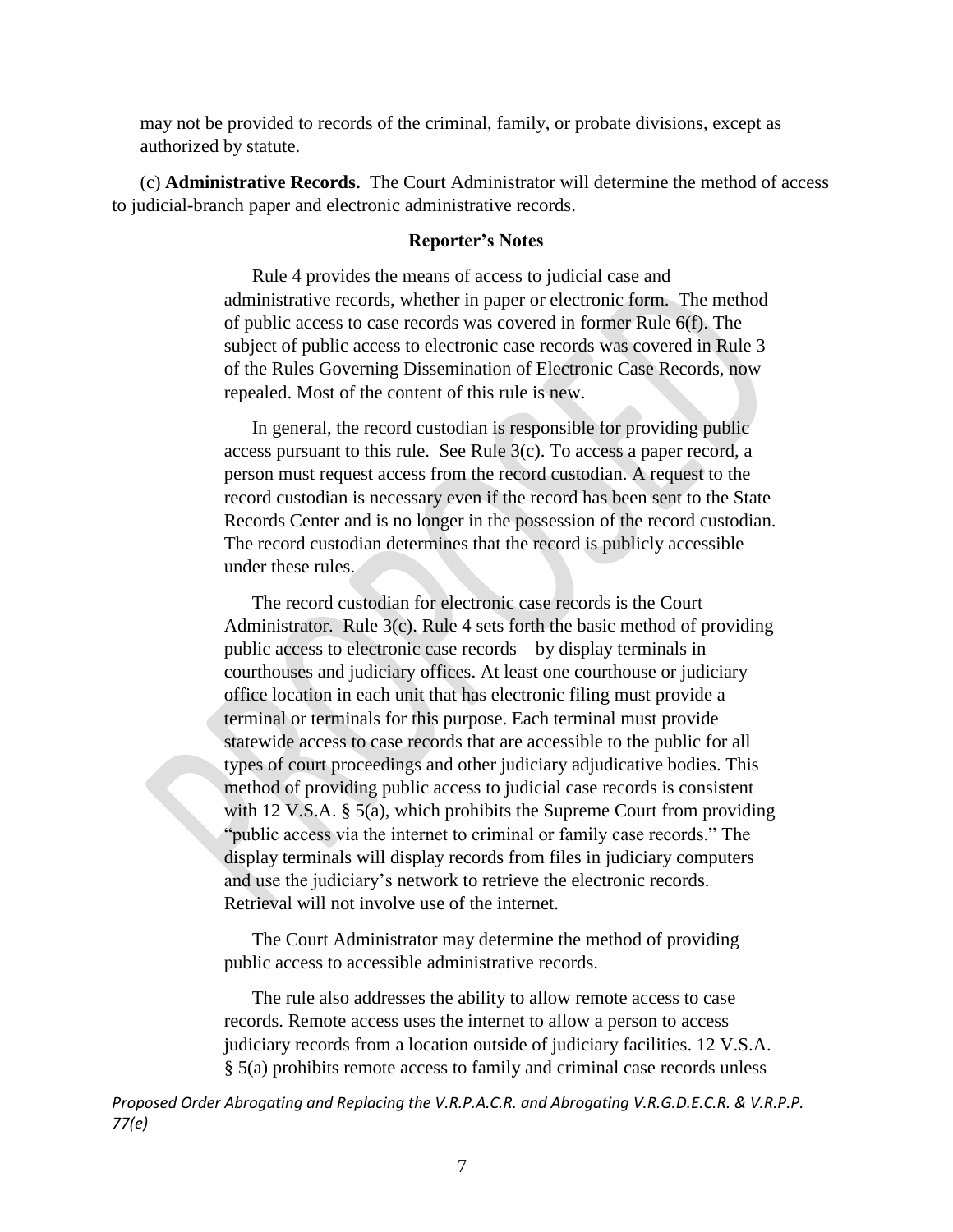one of two exceptions apply. See 12 V.S.A. § 5(a), (b)(2). These are addressed in Rule 5(e) and (f). This rule adds probate case records to the prohibition on remote access because the privacy issues for these records are like those for family case records.

In instances not prohibited by the statute or this rule, the Court Administrator may provide remote access.

Remote access may be given to case records of the Supreme Court, even if remote access to the underlying trial court case would be prohibited by 12 V.S.A.  $\S$  5(a). This is because 12 V.S.A.  $\S$  5(b)(3) allows remote access to briefs and printed cases in appeals to the Supreme Court without limitation by type of case. Remote access to records in cases of original jurisdiction in the Supreme Court are authorized because these are civil cases.

## **RULE 5. SPECIFIC RIGHT OF ACCESS**

(a) **Judicial Officers and Court Staff.** Unless prohibited by statute, rule, or order, judicial officers and court staff authorized by the Court Administrator have access, including remote access, to all case records where necessary for their employment responsibilities. Judicial officers and court staff may not disclose a case record that is not publicly accessible to any person who does not have a specific right of access to the.

(b) **Parties.** A party in a case has access to records in that case that is not publicly accessible unless a restriction on access specifically applies to the party. A party younger than 18 years old does not have a specific right of access unless the court orders. For good cause, the court may restrict a party's specific right of access. Where a person is a party for only part of a case, the specific right of access applies to records related to the part for which the person is a party and not for other parts of the case..

(c) **Lawyers.** A lawyer who is appearing for a party has access to records in that case that are not publicly accessible. Where the party for whom the lawyer is appearing is a party for only part of a case, the lawyer's specific right of access applies to records related to the part for which the person is a party and not for other parts of the case. This specific right of access extends to lawyers and staff in a law firm or legal organization working for the lawyer who has entered an appearance. A person who has a specific right of access pursuant to this subdivision has a right to remote access.

(d) **Guardian ad Litem.** A guardian ad litem who is participating in a case has access to records in that case that is not publicly accessible for the purpose of discharging the duties of a guardian ad litem.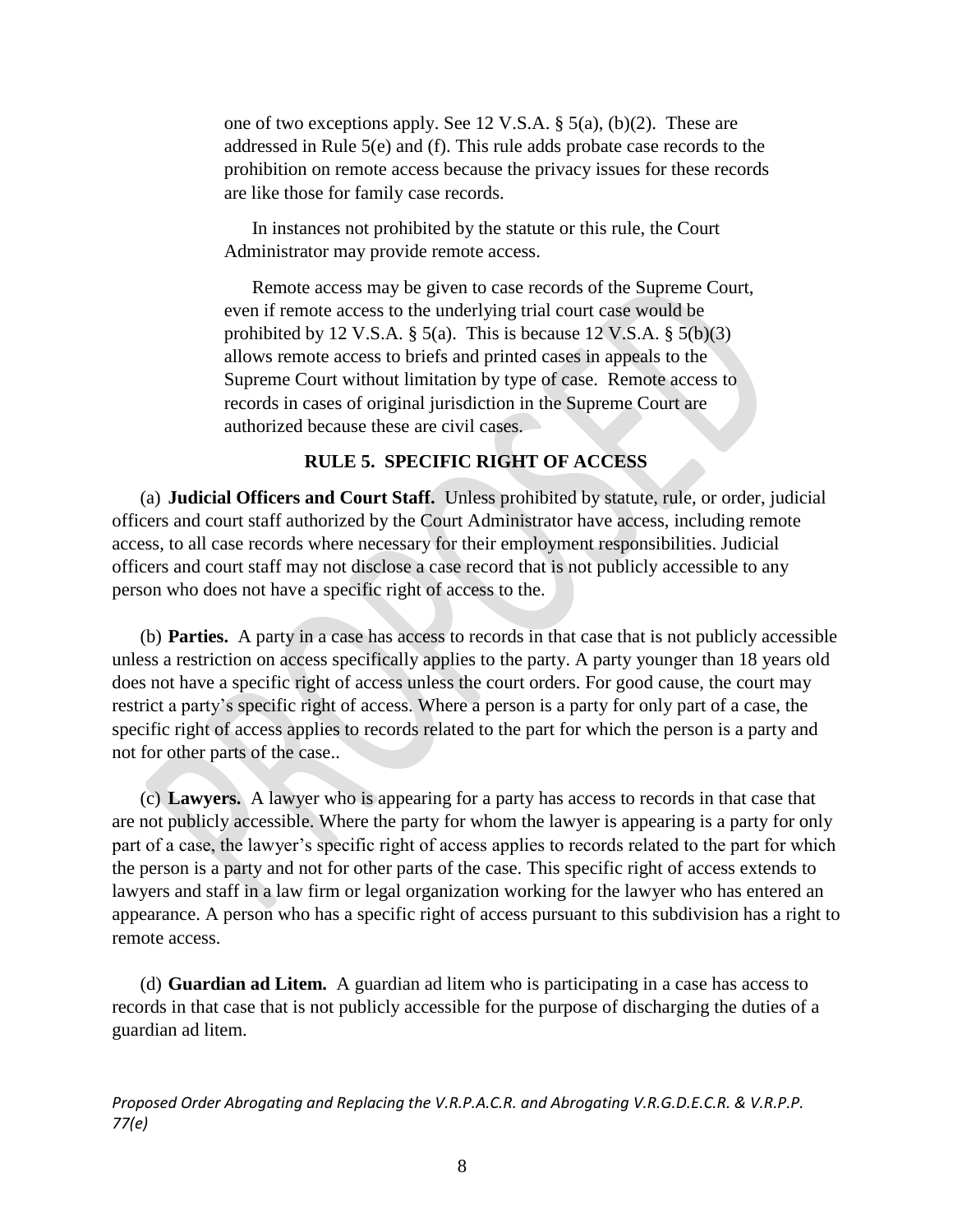(e) **Access for Criminal-Justice Agencies or Purposes**. The Court Administrator may provide remote access to publicly accessible criminal case records to criminal justice agencies for criminal justice purposes.

(f) **Access for Public-Purpose Agency.** The Court Administrator may provide remote access to a public-purpose agency pursuant to a data-dissemination contract.

(g) **Remote Access**. The Court Administrator may provide remote access to any person who has a specific right of access for that record.

(h) **Access provided by law**. A person has a right of access to any record that is not publicly accessible if such access is granted by statute, judicial or administrative rule, or other source of law. An appendix to this rule lists all statutes and court rules providing a specific right of access existing on the date of promulgation of this rule, and a summary of the specific right of access. Annually before January 1 of each year the Court Administrator will update the list in the appendix.

| <b>Citation</b>           | <b>Description</b>                                                   |
|---------------------------|----------------------------------------------------------------------|
| 3 V.S.A. § 164(g)(3)(C)   | A special index of criminal cases expunged after completion of       |
|                           | diversion is not publicly accessible except by petition of the       |
|                           | person who is the subject of the case or permission of the Chief     |
|                           | Superior Judge for research purposes pursuant to the Rules for       |
|                           | Public Access to Court Records.                                      |
| 13 V.S.A. $\S$ 1460(a)    | Records in cases seeking an injunction against a juvenile to stop    |
|                           | hate-motivated conduct are made nonpublic by incorporation of 33     |
|                           | V.S.A. § 5117, including its specific access provisions.             |
| 13 V.S.A. § 4824          | A finding that a person is mentally ill and dangerous to himself or  |
|                           | others is not publicly accessible under 18 V.S.A. § 7103 but must    |
|                           | be provided to the National Instant Criminal Background Check        |
|                           | System, established by Section 103 of the Brady Handgun              |
|                           | Violence Prevention Act of 1993.                                     |
| 13 V.S.A. $\S$ 7606(d)(3) | A special index of criminal cases expunged by court order            |
|                           | pursuant to Chapter 230 of Title 13 is not publicly accessible       |
|                           | except by petition of the person who is the subject of the case or   |
|                           | permission of the Chief Superior Judge for research purposes         |
|                           | pursuant the Rules for Public Access to Court Records.               |
| 14 V.S.A. § 2             | A will filed with the probate division for safekeeping is not        |
|                           | publicly accessible but may be accessed by others in accordance      |
|                           | with instructions of the testator and by the testator's duly         |
|                           | authorized legal guardian or attorney-in-fact in the presence of the |
|                           | judge or register.                                                   |

**APPENDIX to Rule 5: Statutes and Court Rules Providing Specific Right of Access to Court Records**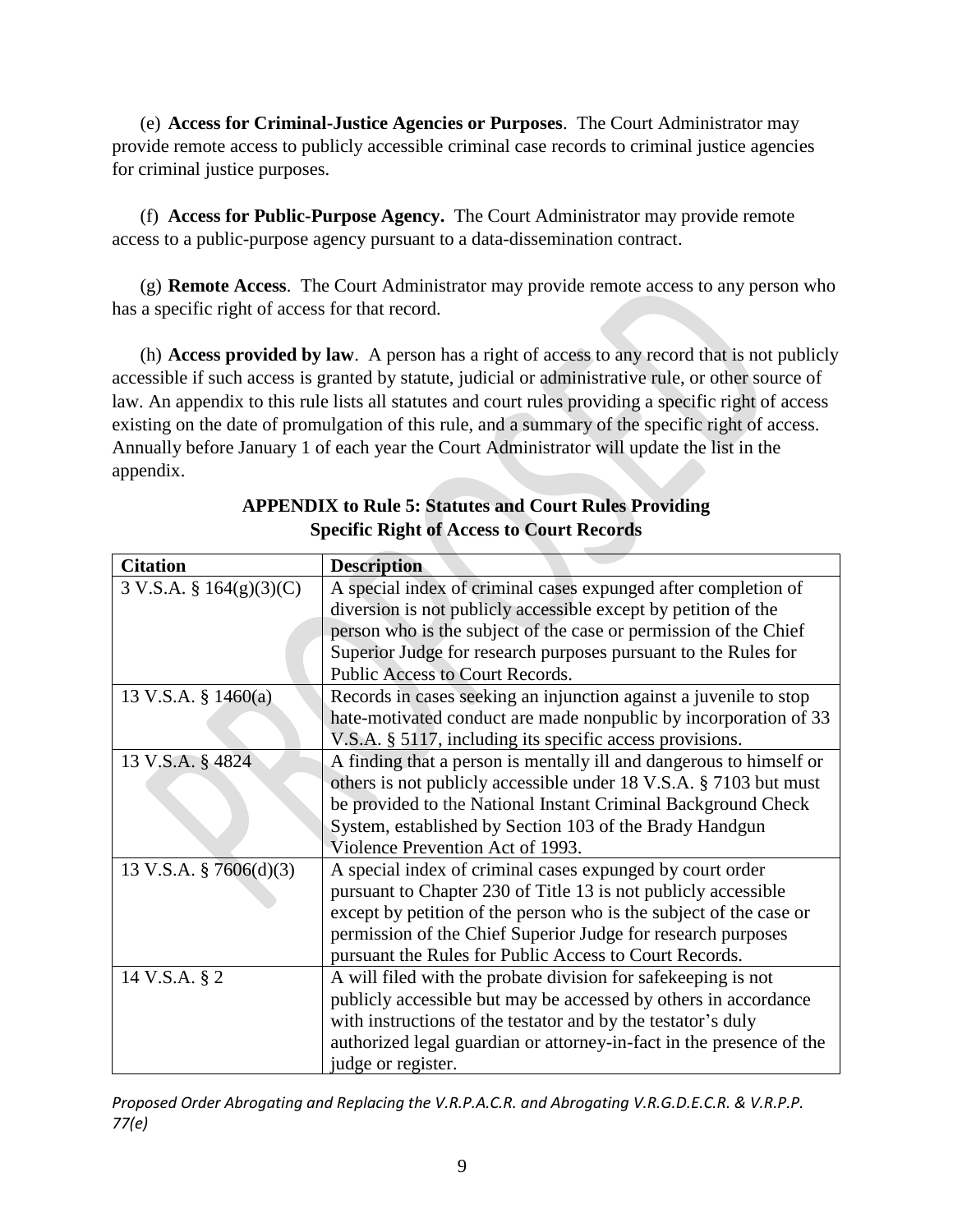| 14 V.S.A. § 3067(e)         | Professional evaluation of need for guardian is confidential except     |
|-----------------------------|-------------------------------------------------------------------------|
|                             | court may determine that "any other individual, including the           |
|                             | proposed guardian" has a "strong interest in the welfare of the         |
|                             |                                                                         |
|                             | respondent" and allow access to that person.                            |
| 15A V.S.A. § 6-102          | Title 15A provides for adoption proceedings, relinquishment             |
|                             | proceedings, proceedings to terminate parental rights in certain        |
|                             | circumstances and proceedings to gain certain information relating      |
|                             | to an adoption. For all these proceedings, the in-court events are      |
|                             | closed to the public and the records are nonpublic. However, some       |
|                             | statutory provisions allow designated nonparties, and parties in        |
|                             | some circumstances, to have access to records that may be               |
|                             | possessed by the court in specified circumstances.                      |
| 18 V.S.A. § 7103            | Proceedings under Part 8 of Title 18—generally mental-health and        |
|                             | developmental-disabilities related proceedings—are closed to the        |
|                             | public and the records of the proceedings are nonpublic. The            |
|                             | statute provides that certain persons have a specific right of access   |
|                             | generally or to specific records or information.                        |
| 18 V.S.A. §§ 9306(c),       | Records in proceedings to appoint a guardian for a person who is        |
| 9309(b)                     | developmentally disabled are not publicly accessible except where       |
|                             | the respondent or the representative of the respondent consents to      |
|                             |                                                                         |
|                             | access by a person.                                                     |
| 28 V.S.A. §§ 204, 204a;     | Generally, presentence investigation reports, including any             |
| V.R. Cr. P. 32(c)           | supervised-community-sentence plan, 28 V.S.A. § 352(c), are             |
|                             | nonpublic, 28 V.S.A. $\S$ 204(d)(1). The court may allow inspection     |
|                             | of the presentence investigation report or parole summary or parts      |
|                             | thereof by other persons having a proper interest, whenever the         |
|                             | best interest or welfare of the defendant or inmate makes that          |
|                             | action desirable or helpful, 28 V.S.A. $\S$ 204(d)(2)(B), or by a state |
|                             | or federal prosecutor conducting a criminal investigation if the        |
|                             | court finds that the records may be relevant to the investigation.      |
|                             | Id. $§ 204(f)$                                                          |
| 33 V.S.A. §§ 5117, 5118     | Records in juvenile proceedings are generally nonpublic, subject        |
| and 5119                    | to an extensive list of persons who have a specific right of access     |
|                             | to some of or all the information under circumstances described in      |
|                             | the statutory sections.                                                 |
| <b>Rules Governing</b>      | Records related to complaints to the lawyer professional                |
| Establishment and           | responsibility program are not publicly accessible before filing of     |
| Operation of the            | a formal disciplinary proceeding. The Professional Responsibility       |
| Professional                | Board may provide access to (a) A lawyer or judicial admission or       |
| Responsibility Program,     | disciplinary agency of this or another jurisdiction or (b) Any          |
| Administrative Order No.    | agency or person to which the attorney has submitted a waiver of        |
| 9, Rule 12(F)               | confidentiality.                                                        |
| Rules for the               | Records of the Judicial Conduct Board are nonpublic unless a            |
| Disciplinary Control of     | formal disciplinary complaint is filed against a judge. If a            |
| Judges, Rule $6(7)$ , $(9)$ | disciplinary matter has proceeded beyond the stage of an initial        |
|                             |                                                                         |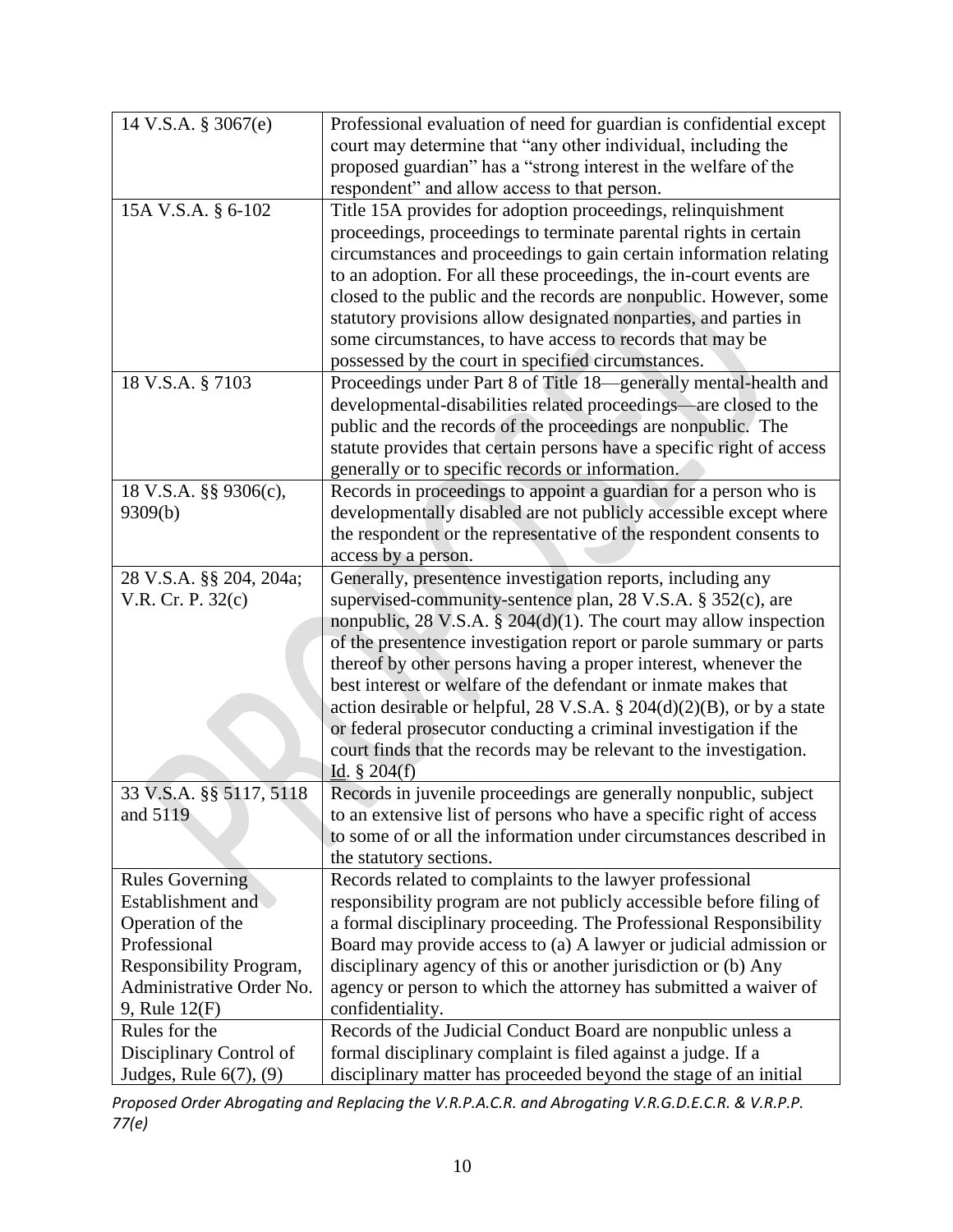| inquiry, the chair may provide information about the proceedings |
|------------------------------------------------------------------|
| to officers involved in impeachment, retention or judicial       |
| appointment proceedings.                                         |

#### **Reporter's Notes**

This rule covers what specific rights of access to court records exist for persons beyond the general public and to provide the nature of such rights. The content of this rule was formerly covered in Rule 2(b). The former provision did not attempt to define what specific rights of access existed but required that such access rights be honored. It did provide, however, that when a person claimed a specific right of access not based on a statute or court rule, the decision whether to accept and implement that right involved a balancing of the "special interest of the person or officer or member seeking the record against the interests protected by the restriction on public access." The Reporter's Notes added that the balancing should be "guided by this rule and other relevant authority."

Rule 5 attempts to define what specific access rights currently exist and, where appropriate, explain the nature of such rights. The adoption of electronic case records and electronic filing has made it necessary to provide more specificity of the existing rights and their nature so that they can be implemented in an electronic system. To the extent possible, the electronic system should be capable of allowing specific rights of access as soon as a record is filed.

Rule 5(a) recognizes the specific right of access to court records of judicial officers and court staff. Normally, court staff with responsibilities related to case filings and processing have access to all judicial case records. The Court Administrator may, however, choose to more narrowly provide access related to the specific job responsibilities of a staff person.

Rule 5(b) provides that a party has a specific right of access to records in the party's case. Parties who are younger than 18 do not have a specific right of access unless the court orders—for example, where a minor is self-represented and conducting the litigation. The court may restrict the specific right of access for other parties—for example, where the court finds it necessary to restrict access to certain information such as the address of a particular witness.

In most cases, a person is a party for the entire case and thus has a specific right of access to records filed at any time and for any purpose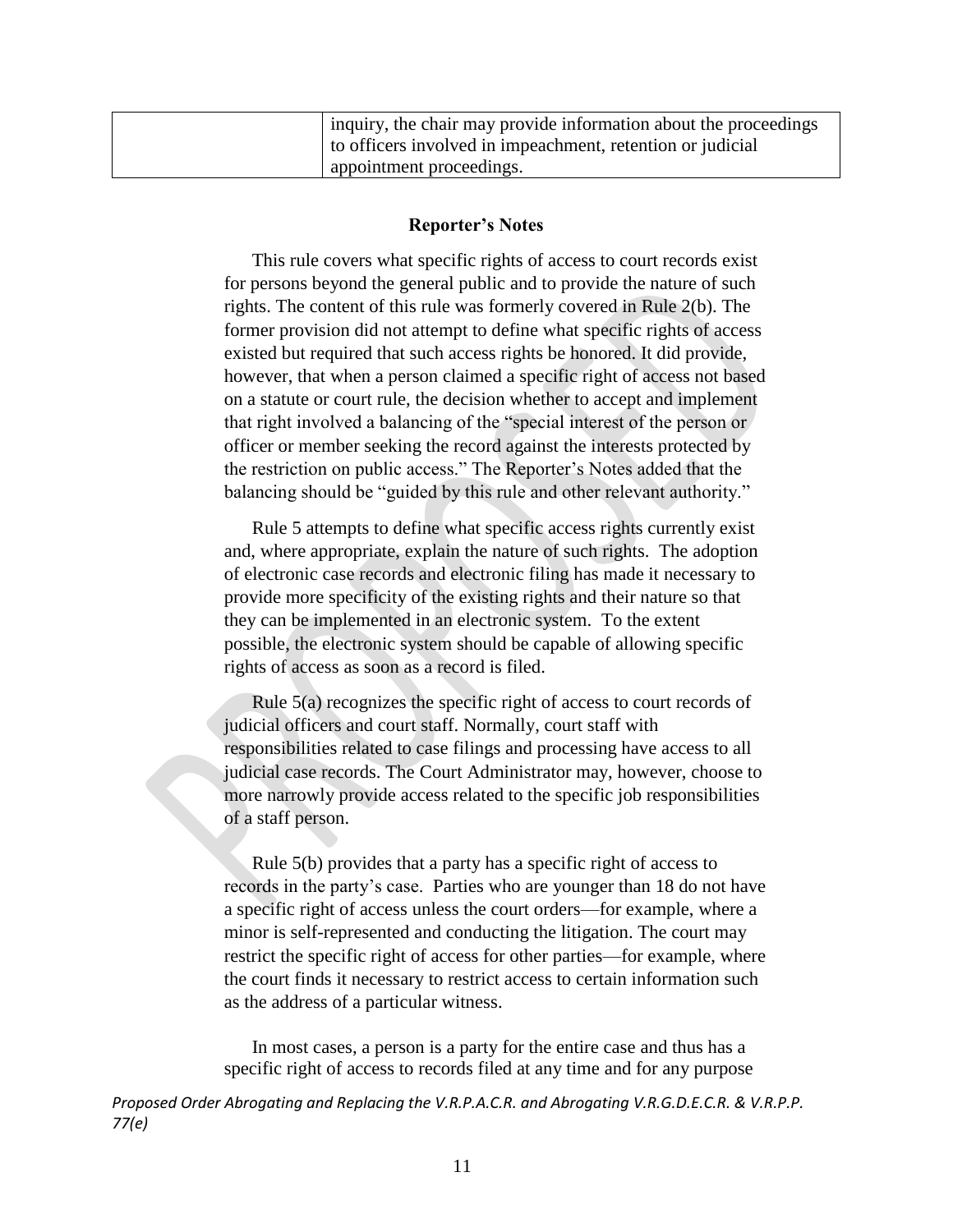in that case. In some instances, a person is a party for only part of the case. For example, in a juvenile delinquency case a parent-custodian of the juvenile is a party with respect to temporary care of the juvenile and disposition if the juvenile is found to have been delinquent but not for the adjudication of whether the juvenile was delinquent. The parentcustodian does not have a specific right of access to records related to whether the juvenile was delinquent or the adjudication of delinquency.

The specific right of access can be restricted or eliminated by operation of statute.

Rule 5(c) provides a specific right of access to lawyers appearing and representing a party. If the represented person is a party only with respect to part of the proceeding, the lawyer's specific right of access is limited to that part just as the party's specific right of access is limited in subdivision (b). The lawyer's specific right of access includes a right of remote access to enable the lawyer to provide representation efficiently. The specific right of access extends to other lawyers and staff of a law firm or legal organization in which the appearing lawyer works. The specific right of access is essential for the lawyer to provide representation to the client. The lawyer may have certain obligations with respect to disclosure imposed by Rules 1.6 and 3.6 of the Vermont Rules of Professional Conduct. This rule is not intended to either prohibit, or to require, disclosure other than as indicated by the Rules of Professional Conduct or other provisions of law governing privilege and confidentiality.

Rule 5(d) provides a specific right of access to a guardian ad litem (GAL) to records in a case in which the GAL has been appointed. The GAL has the same specific access right as a lawyer for a litigant. This rule enables the GAL to comply with V.R.F.P. 6(e)(2) which provides "The guardian ad litem shall be familiar with all pertinent pleadings, reports, and other documents." See also V.R.F.P. 6.1(e)(2), 7(e)(1).

Rule 5(e) recognizes an exception to the prohibition on remote access to criminal case records set out in Rule 4. See Reporter's Notes to Rule 4. The exception is provided in 12 V.S.A. § 12(a). The statute allows the Supreme Court to grant remote access to criminal case records to "criminal justice agencies," as defined in 20 V.S.A. § 2056a, for "criminal justice purposes," again as defined in 20 V.S.A. § 2056a. The statute defines criminal justice agencies as "all Vermont courts and other governmental agencies or subunits thereof that allocate at least 50 percent of the agency's annual appropriation to criminal justice purposes," id.  $\S 2056a(a)(2)$ , and criminal justice purposes such as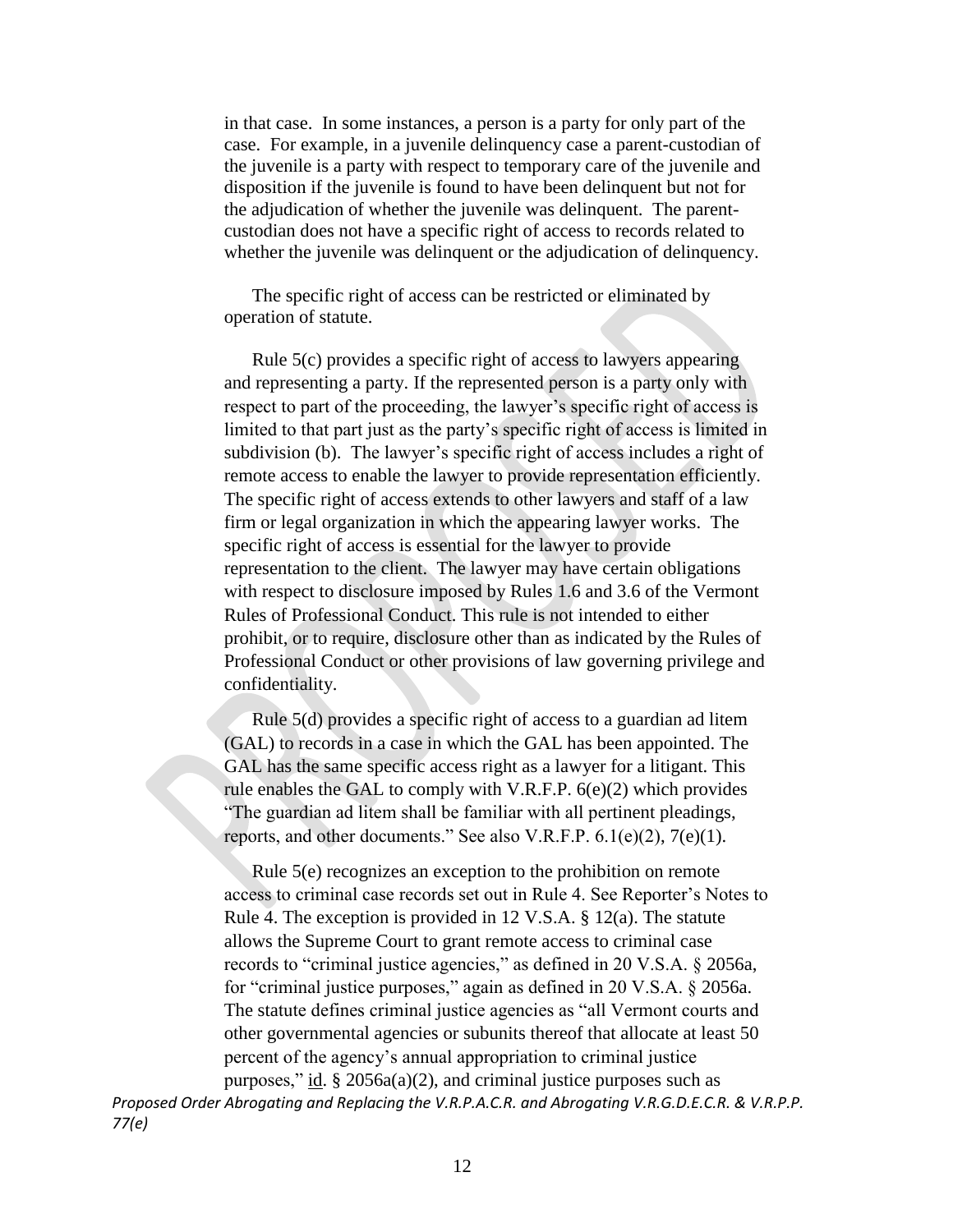investigation, apprehension, detention, adjudication, or correction of persons suspected, charged or convicted of criminal offenses. Criminal justice purpose includes criminal-identification activities, the collection, storage and dissemination of criminal history records, and screening for criminal justice employment. Id.  $\S$  2056a(a)(3). Note that Rule 5(e) deals only with remote access and does not provide specific access to records that are not accessible by the public.

Rule 5(f) also recognizes an exception to the prohibition on remote access to criminal and family case records set out in Rule 4. The exception is for public-purpose agencies with which the Court Administrator has entered into a data dissemination contract pursuant to Rule 12. As with Rule 12(e), this exception is to the restrictions on remote access and does not provide access to records not otherwise publicly accessible. See Rule 12(d).

Rule  $5(g)$  provides the final exception to the prohibition on remote access in Rule 4, for those with specific access to criminal or family court records. This exception is consistent with the underlying statute, 12 V.S.A. § 5(a), which restricts only "public access via the internet" and does not restrict remote access by a person who has a specific right of access. This rule does not require the Court Administrator to provide remote access to all or any persons with a specific right of access, except to lawyers as provided in Rule 5(b). Especially for those with a specific right of access created by statute, automating the implementation of that right may prove to be difficult or impossible in the case-management system.

Rule 5(h) recognizes the final category of persons with a specific right of access—those with a specific right provided by statute, court rule or other source of law. The rule provides for the creation of an appendix that identifies each statute or court rule, and provides a summary of its content, existing as of the date of the rule's promulgation. Annually before January 1 of each successive year, the Court Administrator is required to update this list.

As discussed, former Rule 2(b) suggested that there may be instances where other sources of law, including the Vermont and United States Constitution, create specific rights of access to judicial case records. In the years since the adoption of the original Vermont Rules of Public Access to Court Records, no such specific right of access has been recognized by the United States or Vermont Supreme Court and, therefore, none is explicitly recognized in this rule.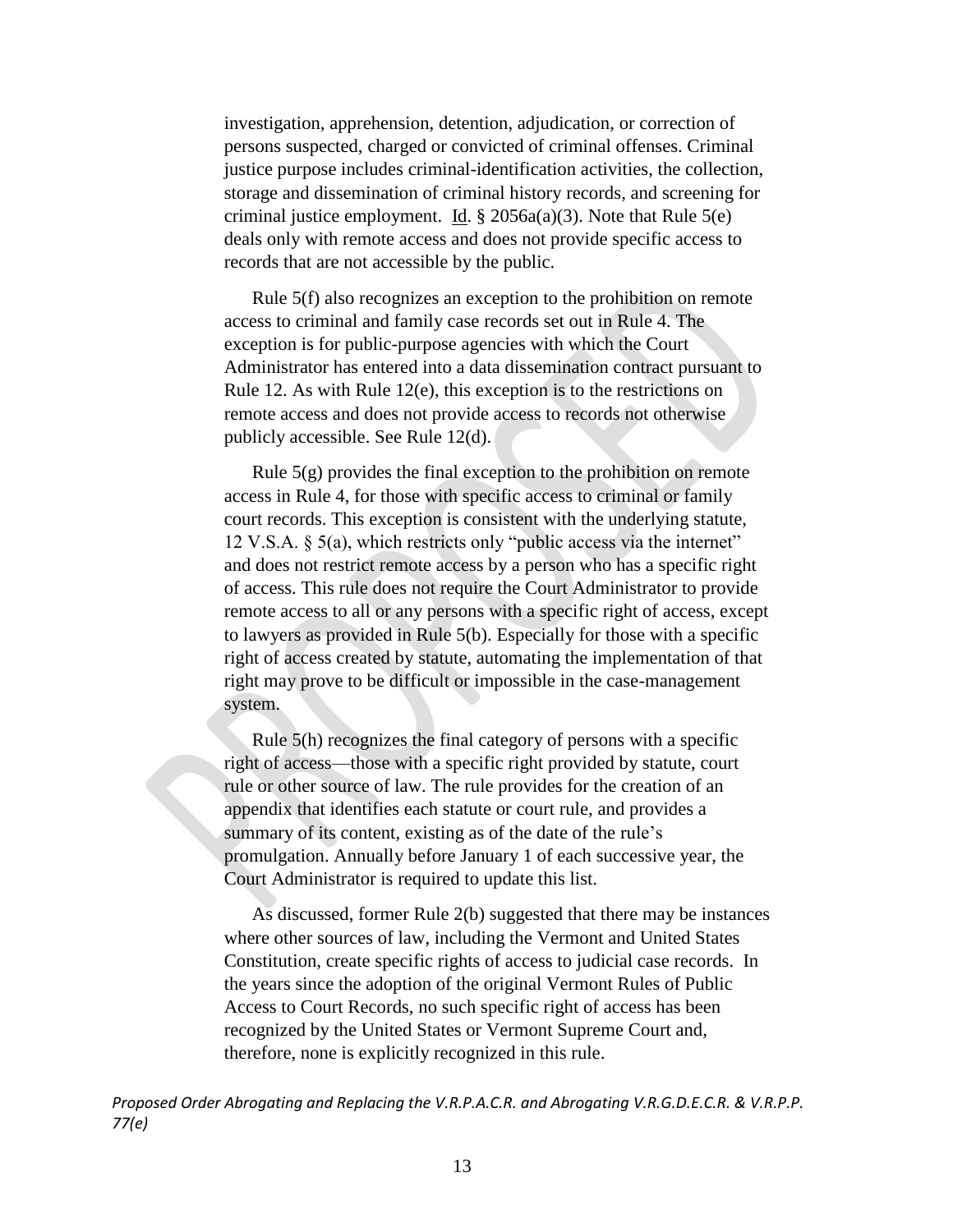### **RULE 6. CASE RECORDS**

(a) **Policy.** The public has access to all case records, in accordance with the provisions of this rule, except as provided in subdivision (b).

(b) **Exceptions.** The public does not have access to the following judicial-branch case records:

(1) Records which by statute, court rule, or other source of law are designated confidential or to which access is prohibited by a similar term. An appendix to this rule lists all statutes and court rules containing a prohibition or restriction on public access, existing on the date of promulgation of this rule, and a summary of the extent and terms of the prohibition or restriction. Annually before January 1 of each year the Court Administrator will update the list in the appendix.

(2) Records of the issuance of a search warrant and the warrant, until the date of the return of the warrant, unless sealed by order of court; and records of the denial of a search warrant, unless opened by order of the court.

(3) Reports prepared by the Department of Corrections and furnished to the court concerning a decision to admit an inmate into a furlough program administered by the Department, except that the public has access to a summary of the contents of the report and the recommendation of the Department. Where the Department has not included a summary and recommendation in a separate section with the report, the report is subject to public access.

(4) Evaluations of competency to stand trial and/or sanity.

(5) The information and supporting affidavits filed to initiate a criminal proceeding if the judicial officer does not find probable cause pursuant to Rule 4(b) or 5(c) of the Rules of Criminal Procedure.

(6) Information obtained from a person during his or her risk assessment or needs screening pursuant to [13 V.S.A. § 7554c.](https://1.next.westlaw.com/Link/Document/FullText?findType=L&pubNum=1000883&cite=VTST13S7554C&originatingDoc=N68770F70C15F11DD9B80BC94C52D0124&refType=LQ&originationContext=document&transitionType=DocumentItem&contextData=(sc.Category))

(7) Records containing financial information furnished to the court in connection with an application to waive filing fees and service costs, not including the affidavit submitted in support of the application.

(8) Any federal, state, or local income tax return.

(9) A complaint and affidavit seeking an order of protection, pursuant to 15 V.S.A §§ 1103, 1104 or 12 V.S.A. §§ 5133, 5134, until the defendant has an opportunity for a hearing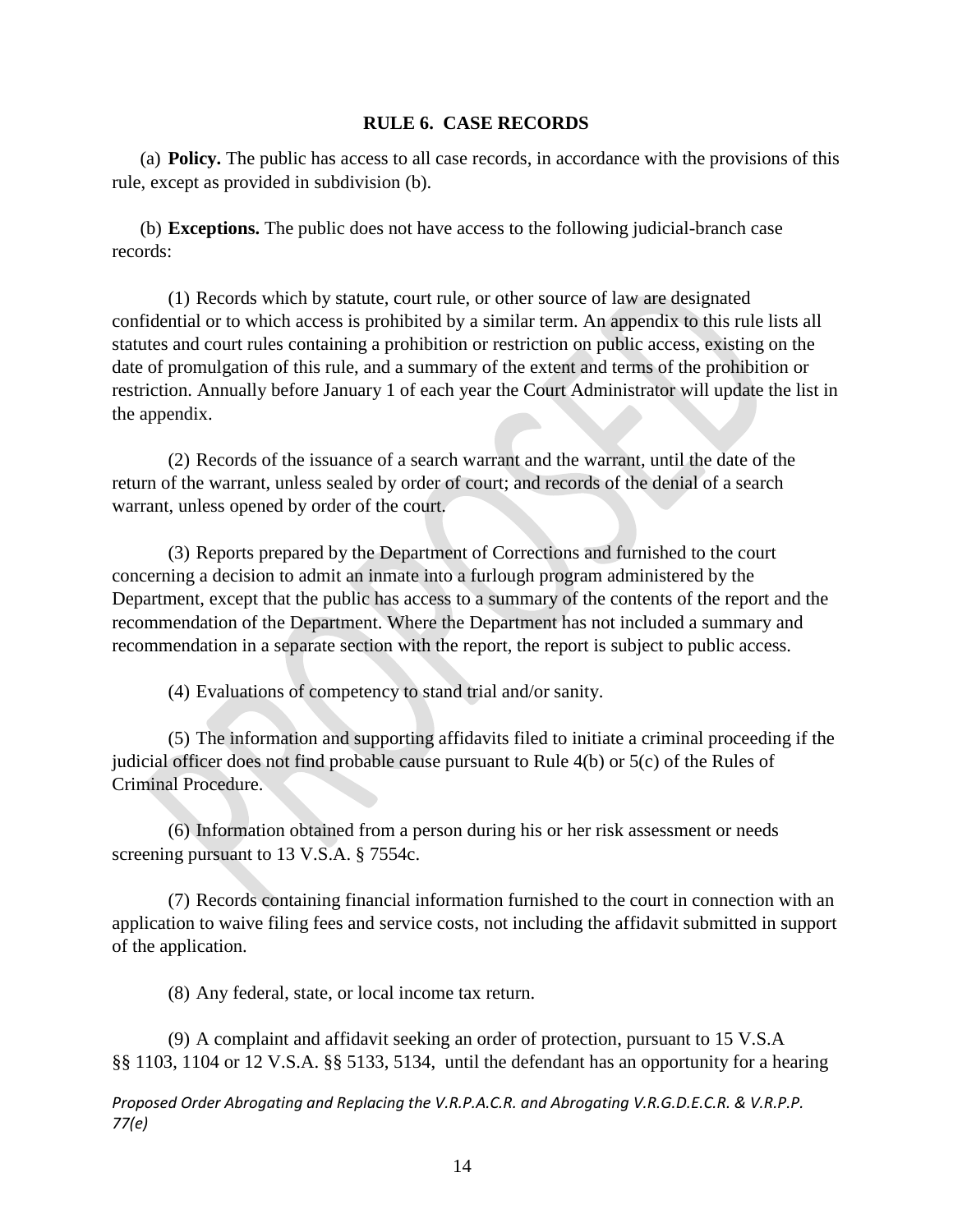pursuant to 15 V.S.A. § 1103(b) or § 1104(b) or 12 V.S.A. § 5133(b) or § 5134(b). A temporary order is publicly accessible.

(10) Analysis of the DNA of a person if filed in connection with a family division proceeding.

(11) Affidavits of income and assets as provided in 15 V.S.A. § 662 and Rules 4.0-4.2 of the Vermont Rules for Family Proceedings.

(12) Records from a juvenile proceeding that are filed with the court or admitted into evidence in a divorce or parentage proceeding.

(13) A record created by a health or mental-health professional that contains a description of a patient's health or mental-health symptoms, the results of an examination or evaluation of the health or mental health of an individual, a descriptive diagnosis of the health or mental health of an individual, or a description of a course of medical or psychological treatment or recommended course of treatment of an individual.

(14) The following personally identifying data elements filed in a case record that is otherwise publicly accessible under these rules: (i) A social security number; (ii) A passport number; (iii) A taxpayer identification number; (iv) A financial account number, including a credit or debit card number; or (v) In a criminal case, the name of a child alleged to be a victim. In lieu of a social security, passport, taxpayer identification or financial account number, the filer may include the last four digits of that number. In lieu of the name of a child victim, the filer may include the initials of the first and last name of the child.

(15) Any records representing judicial work product, including notes, memoranda, research results or drafts prepared by a judge or by other court personnel on behalf of a judge.

(16) Records produced in discovery unless used at trial or in connection with a request for action by the court.

(17) Any transcript, court reporter's notes, or audio or videotape of a proceeding to which the public does not have access. Unless otherwise directed by the presiding judge, data elements specified in Rule 6(b)(14) that appear in a transcript of a public proceeding, or in reporter's notes or an audio or video recording of a public proceeding, need not be redacted from the transcript, notes, or recording before it is disclosed to the public.

(18) Any evidence introduced in a proceeding to which the public does not have access.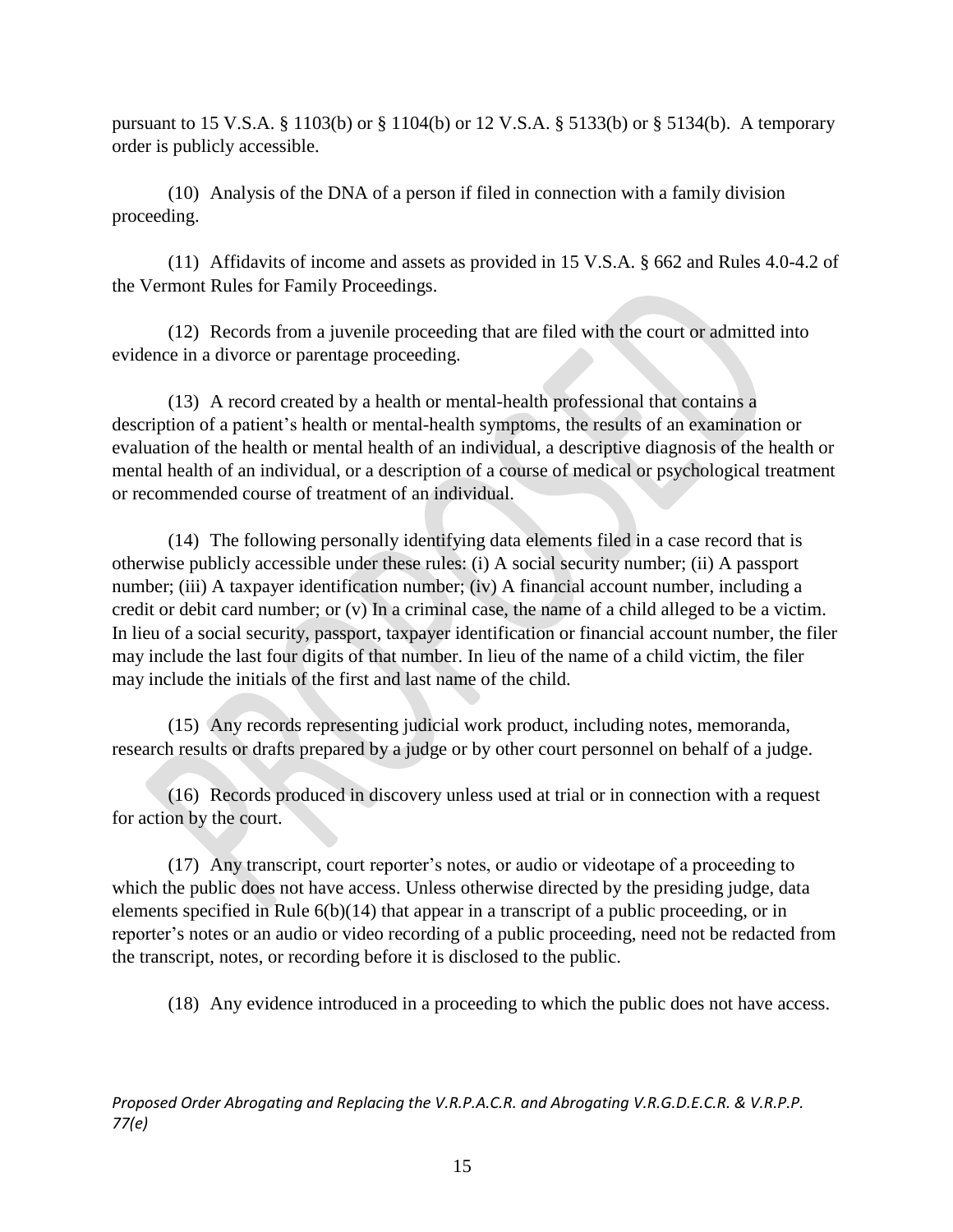(c) **Records Introduced into Evidence.** The exceptions to public access contained in Rule  $6(b)(2)$ , (4), (5), (8), (10) or (13) no longer apply if the record covered by the exception is formally admitted into evidence.

(d) **Physical Case Records; Electronic Case Records.** To the extent possible, physical case records that are not subject to public access under these rules must be segregated from records to which the public has access. If a member of the public requests access to a case file, any record excepted from public access must be removed from the file before access is provided. Case records kept in electronic form must be designated as open for public access or closed from public access in whole or in part. This section does not permit remote access to any case record not otherwise provided by these rules.

## (e) **RESERVED.**

(f) **Inspection Procedure.** Physical case records and electronic case records to which the public has access via terminal at court premises may be inspected and copied at any time when the office of the clerk of the court is open for business. Requests for access to inspect and copy case records must be acted upon promptly within the time limits set in 1 V.S.A. § 318. If a copy of the case record is requested, 1 V.S.A. § 316(g) and (h) apply. The fees for copying and, if applicable, staff time must be charged in accordance with 1 V.S.A. § 316(b)-(d) and (f). An electronic case record to which the public has remote access may be inspected and copied via the electronic case management system at any time, subject to the terms and conditions established by these rules. Requests for access to inspect and copy case records in possession of the State Records Center must be directed to the clerk of the court from which the case record was transferred to the records center. Requests for access to inspect and copy case records in possession of the Vermont State Archives must be directed to the archives.

(g) **Denial Procedure.** If access to all or part of a requested record is denied, the person requesting the record must be notified of the decision, in the manner and within the time limit specified in 1 V.S.A. § 318(a)(1) or 1 V.S.A. § 318(b)(5) where applicable. The notice must also inform the person requesting the record of the grievance procedure provided by this rule.

(h) **Grievances.** Any person aggrieved by a decision made with respect to a request for access to a physical or electronic case record or a part thereof, including any person about whom information has been requested, has a right to appeal that decision to the presiding judge of the court in which the case is filed within 7 days after the denial. If the decision appealed is to grant access to all or part of a record, the presiding judge may order the decision to be stayed pending a decision on appeal. The presiding judge must give notice of the hearing to the grievant and may give notice to other interested persons. The appeal proceeding must be set for hearing, if any, at the earliest practicable date and must be decided as soon as possible. A decision of the presiding judge may be appealed to the Supreme Court within 30 days after the decision of the presiding judge.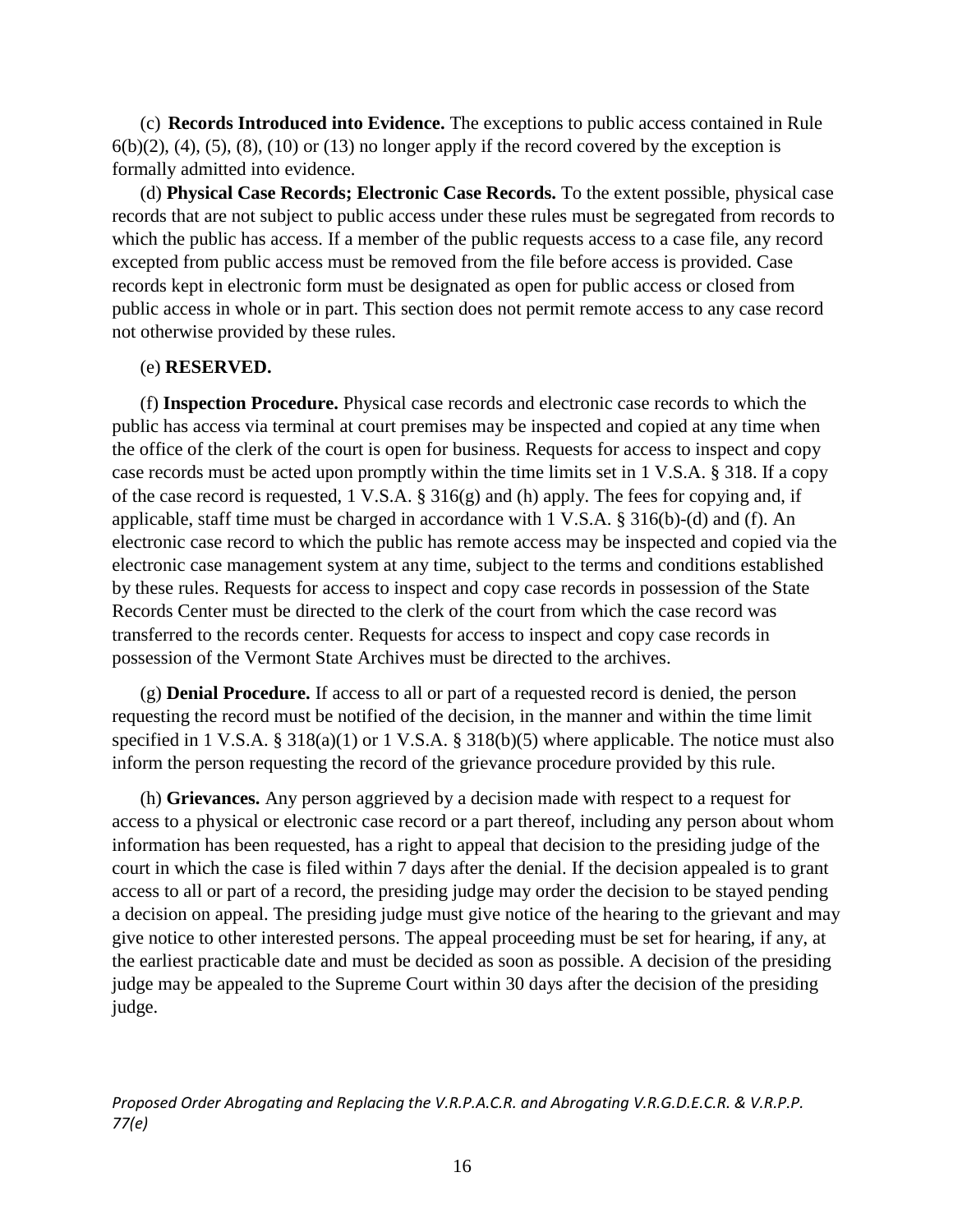(i) **Access Pending Appeal of Underlying Case.** When a case is appealed, the public-access status of the records in the case remains as it was in the trial court while the case is on appeal absent further order.

(j) **Access to Statistical Reports.** Nothing in this rule prohibits the Court Administrator or a record custodian from providing a statistical abstract of information contained in records not publicly accessible, provided that the abstract does not identify any person or entity described in the records.

| <b>Citation</b>         | <b>Description</b>                                                    |
|-------------------------|-----------------------------------------------------------------------|
| 3 V.S.A. § 164(g)(3)(C) | A special index of criminal cases expunged after completion of        |
|                         | diversion and records sealed under a prior version of the statute     |
|                         | are not publicly accessible.                                          |
| 9 V.S.A. § 2480ff(8)    | In a proceeding for a transfer of structured settlement payment       |
|                         | rights, certain documents must be filed under seal automatically      |
|                         | making them nonpublic.                                                |
| 13 V.S.A. § 1460(a)     | Records in cases seeking an injunction against a juvenile to stop     |
|                         | hate-motivated conduct are made nonpublic by incorporation of 33      |
|                         | V.S.A. § 5117.                                                        |
| 13 V.S.A. § 5236(f)     | Information provided by a defendant pursuant to 13 V.S.A.             |
|                         | § 5236(d) & (e) is not publicly accessible in the trial and Supreme   |
|                         | Court.                                                                |
| 13 V.S.A. § 3256(j)     | Records of court proceedings for testing a defendant or offender      |
|                         | for infectious diseases, and the test result for the defendant or     |
|                         | offender, are nonpublic by virtue of automatic sealing.               |
| 13 V.S.A. § 7606(d)(3)  | A special index of criminal cases expunged by court order             |
|                         | pursuant to Chapter 230 of Title 13 is not publicly accessible.       |
| 13 V.S.A. § 7607        | Records in cases sealed by court order pursuant to Chapter 230 of     |
|                         | Title 13 are not publicly accessible.                                 |
| 14 V.S.A. § 2           | A will filed with the probate division for safekeeping is not         |
|                         | publicly accessible.                                                  |
| 14 V.S.A. § 3067(e)     | Professional evaluation of need for guardian is confidential.         |
| 14 V.S.A. § 3068(e)     | If the court finds after a guardianship proceeding that the person is |
|                         | not in need of guardianship, the records of the proceeding become     |
|                         | nonpublic by virtue of automatic sealing.                             |
| 15A V.S.A. § 6-102      | Title 15A provides for adoption proceedings, relinquishment           |
|                         | proceedings, proceedings to terminate parental rights in certain      |
|                         | circumstances and proceedings to gain certain information relating    |
|                         | to an adoption. For all these proceedings, the in-court events are    |
|                         | closed to the public and the records are nonpublic.                   |

# **APPENDIX to Rule 6: Statutes and Court Rules Providing Restrictions or Prohibitions on Public Access to Judicial-Branch Records**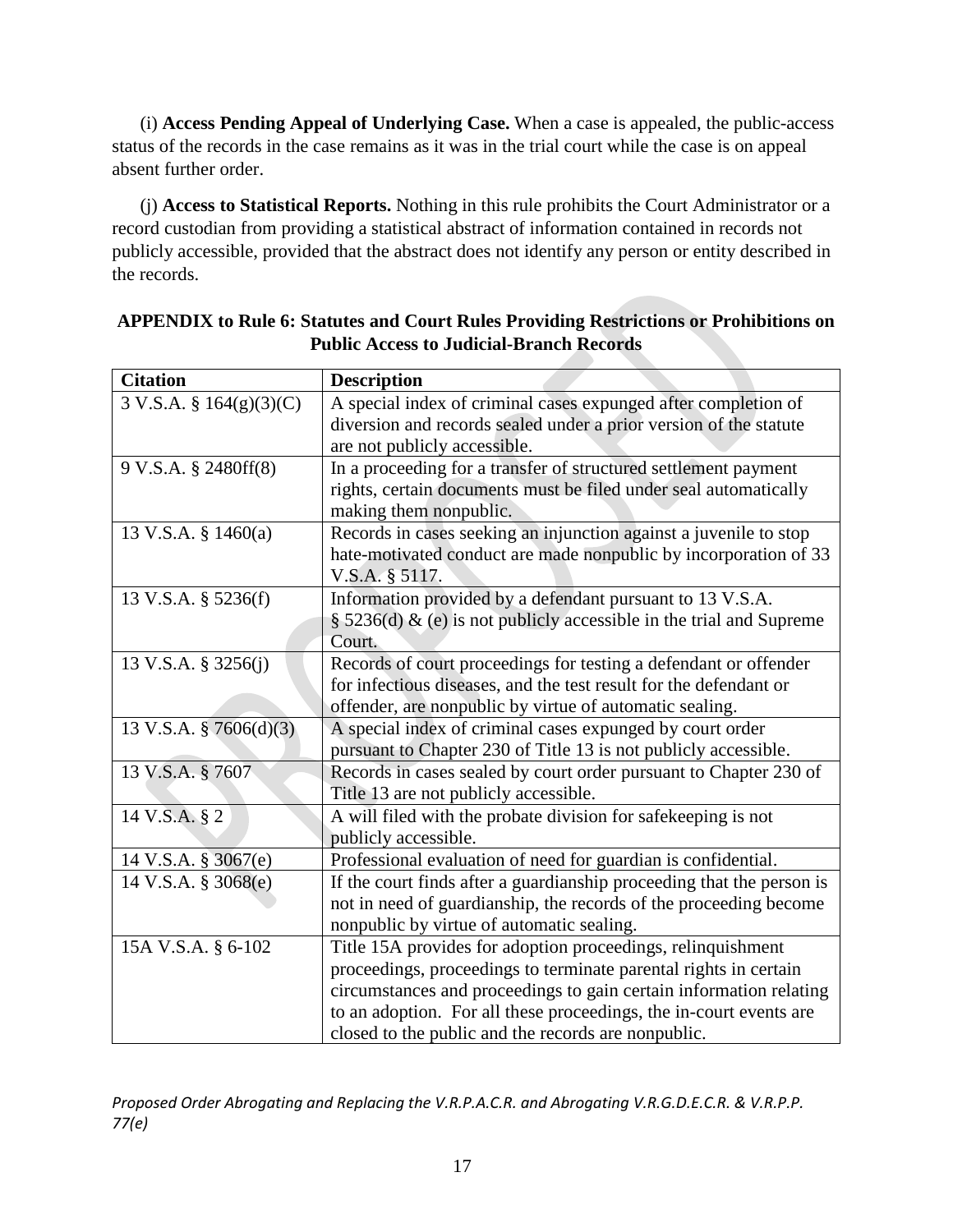| 18 V.S.A. § 5112(c)      | Records of a proceeding where the probate division authorizes a       |
|--------------------------|-----------------------------------------------------------------------|
|                          | new birth certificate because of a change of gender are not           |
|                          | publicly accessible.                                                  |
| 18 V.S.A. § 7103         | Proceedings under Part 8 of Title 18-generally mental-health and      |
|                          | developmental-disabilities related proceedings and sterilization-     |
|                          | are closed to the public and the records of the proceedings are       |
|                          | nonpublic.                                                            |
| 18 V.S.A. § 8713         | All records of a sterilization proceeding are nonpublic by virtue of  |
|                          | being sealed unless requested to be opened by the respondent (note    |
|                          | these proceedings are also covered by 18 V.S.A. § 7103).              |
| 18 V.S.A. §§ 9306(c),    | Records in proceedings to appoint a guardian for a person who is      |
| 9309(b)                  | developmentally disabled are not publicly accessible (note these      |
|                          | proceedings are also covered by 18 V.S.A. § 7103).                    |
| 20 V.S.A. § 2056a(c); 28 | Criminal History Records obtained through the National Criminal       |
| CFR § 20.33(b)           | Information Center, as provided in 20 V.S.A. § 2056a(c), are not      |
|                          | considered publicly accessible by that agency, 28 CFR § 20.33(b).     |
|                          | Disclosure of such records may result in cancellation of access to    |
|                          | them.                                                                 |
| 23 V.S.A. § 1098(b)      | The record of certain cases in the Judicial Bureau where defendant    |
|                          | admitted or did not contest a violation prior to January 1, 2007 are  |
|                          | required to be sealed making them nonpublic.                          |
| 28 V.S.A. §§ 204, 204a;  | A presentence report, pre-parole report, or supervision history,      |
| V.R.Cr. P. 32(c)         | including any supervised community sentence plan, which is part       |
|                          | of a presentence report pursuant to 28 V.S.A. $\S$ 352(c), is not     |
|                          | publicly accessible if a court record, subject to exceptions in § 204 |
|                          | and V.R.Cr.P. $32(c)$ .                                               |
| 32 V.S.A. $\S$ 632(b)(1) | A false claim action brought by a relator must be filed under seal    |
|                          | and remain under seal for at least 60 days after being served on the  |
|                          | attorney general rendering the complaint nonpublic.                   |
| 33 V.S.A. §§ 5117, 5118  | Records in juvenile proceedings are generally nonpublic.              |
| and 5119                 |                                                                       |
| V.R.Cr. P. $6(e)$        | A transcript of proceedings before the grand jury is not publicly     |
|                          | accessible and "records, orders, and subpoenas relating to grand-     |
|                          | jury proceedings must be kept under seal to the extent and as long    |
|                          | as necessary to prevent disclosure of a matter occurring before a     |
|                          | grand jury." V.R.Cr.P. $6(e)(5)$ .                                    |
| <b>Rules Governing</b>   | Information related to complaints to the lawyer professional          |
| Establishment and        | responsibility program is not publicly accessible before filing of a  |
| Operation of the         | formal disciplinary proceeding.                                       |
| Professional             |                                                                       |
| Responsibility Program,  |                                                                       |
| Administrative Order No. |                                                                       |
| 9, Rule 12(F)            |                                                                       |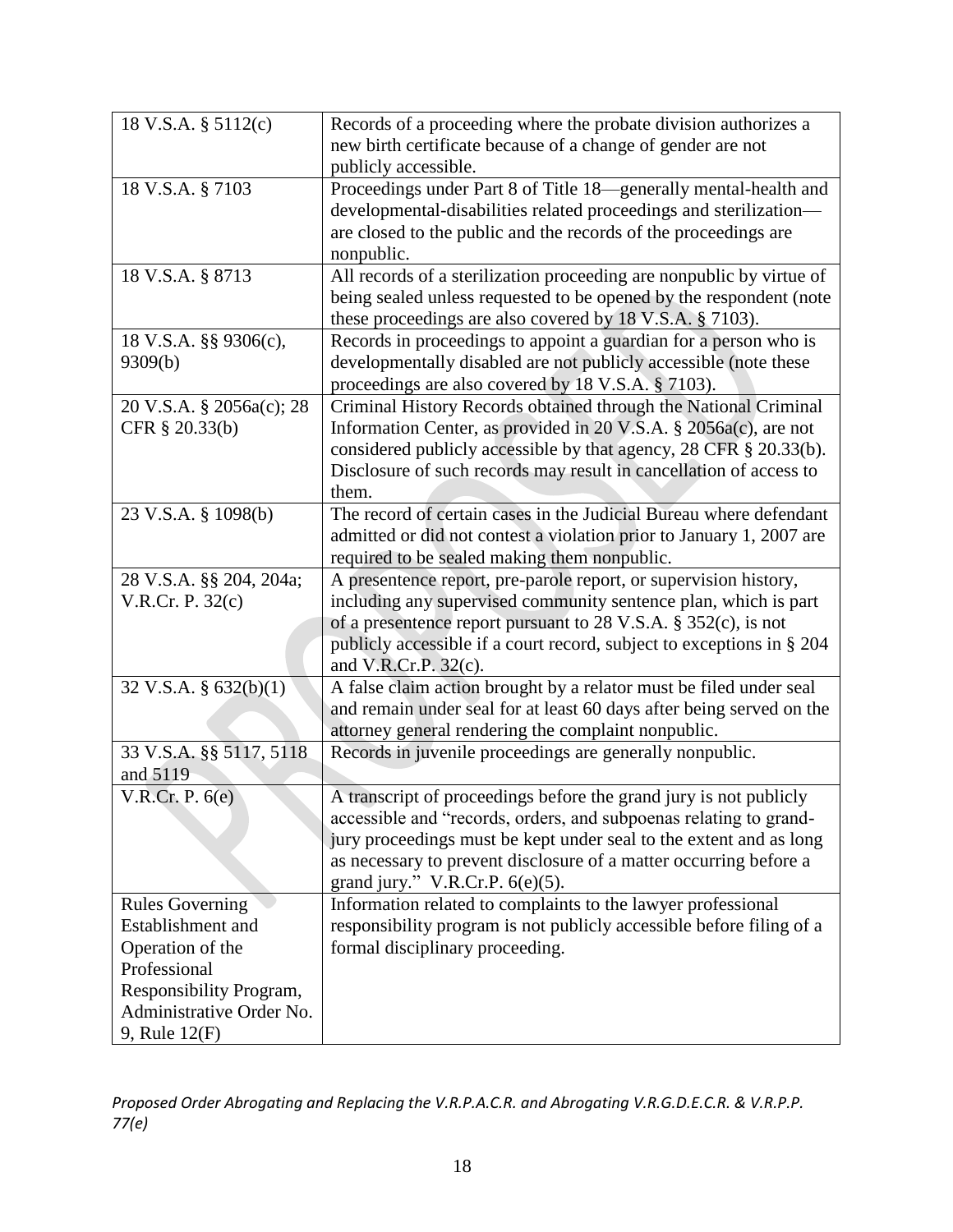| Rules for the                | "All papers, files, transcripts and communications in proceedings     |
|------------------------------|-----------------------------------------------------------------------|
| Disciplinary Control of      | before the Board shall be confidential"; however, "after the service" |
| Judges, Rule 6(7)            | of a Formal Complaint upon a judge, the Formal Complaint, all         |
|                              | subsequent pleadings, exhibits and rulings of the Board, and any      |
|                              | hearing related to the Formal Complaint, shall be public."            |
| <b>Rules Governing</b>       | Certain information about jurors and provided by jurors in            |
| Qualification, List,         | response to a questionnaire is not publicly accessible. Any           |
| Selection and                | electronic record of questionnaire responses is not publicly          |
| Summoning of All             | accessible.                                                           |
| Jurors, Rules $4(d) \& 11$ ; |                                                                       |
| 4 V.S.A. § 955;              |                                                                       |
| V.R.Cr.P. $24(a)(2)$ ;       |                                                                       |
| V.R.C.P. $47(a)(2)$          |                                                                       |

#### **Reporter's Notes**

With modifications described below, Rule 6 is derived from former Rule 6 and Rule 2 of the Rules Governing Dissemination of Electronic Case Records, now repealed. The presumption of public access is derived in turn from Nixon v. Warner Communications, Inc., 435 U.S. 589 (1978). See In re Sealed Documents, 172 Vt. 152, 160, 772 A.2d 518, 526 (2001) (explaining Nixon contains "classic statement" of common law rule of public access and its exceptions). It is consistent with the general rule of public access to government records as expressed in Matte v. City of Winooski, 129 Vt. 61, 63, 271 A.2d 830, 831 (1970).

Rule 6(a) states the general policy that case records are open to the public unless they fall within a specific exception as described in Rule 6(b) or the appendix to the rule.

Rule 6(b) provides the exceptions to public access whether derived from statute, other court rules, or created in these rules. It carries forward the intent from original Rule 6(b) that the section is comprehensive and covers all known exceptions regardless of whether they are in statute, other rules, or this rule. It specifically carries forward exceptions that were adopted as part of these rules even though they are not otherwise recognized. As the original Reporter's Notes to Rule 6 stated:

> Under the Vermont Constitution, court procedure and administration are areas of shared responsibility between the legislative and judicial branches. Therefore, in areas where the Legislature has not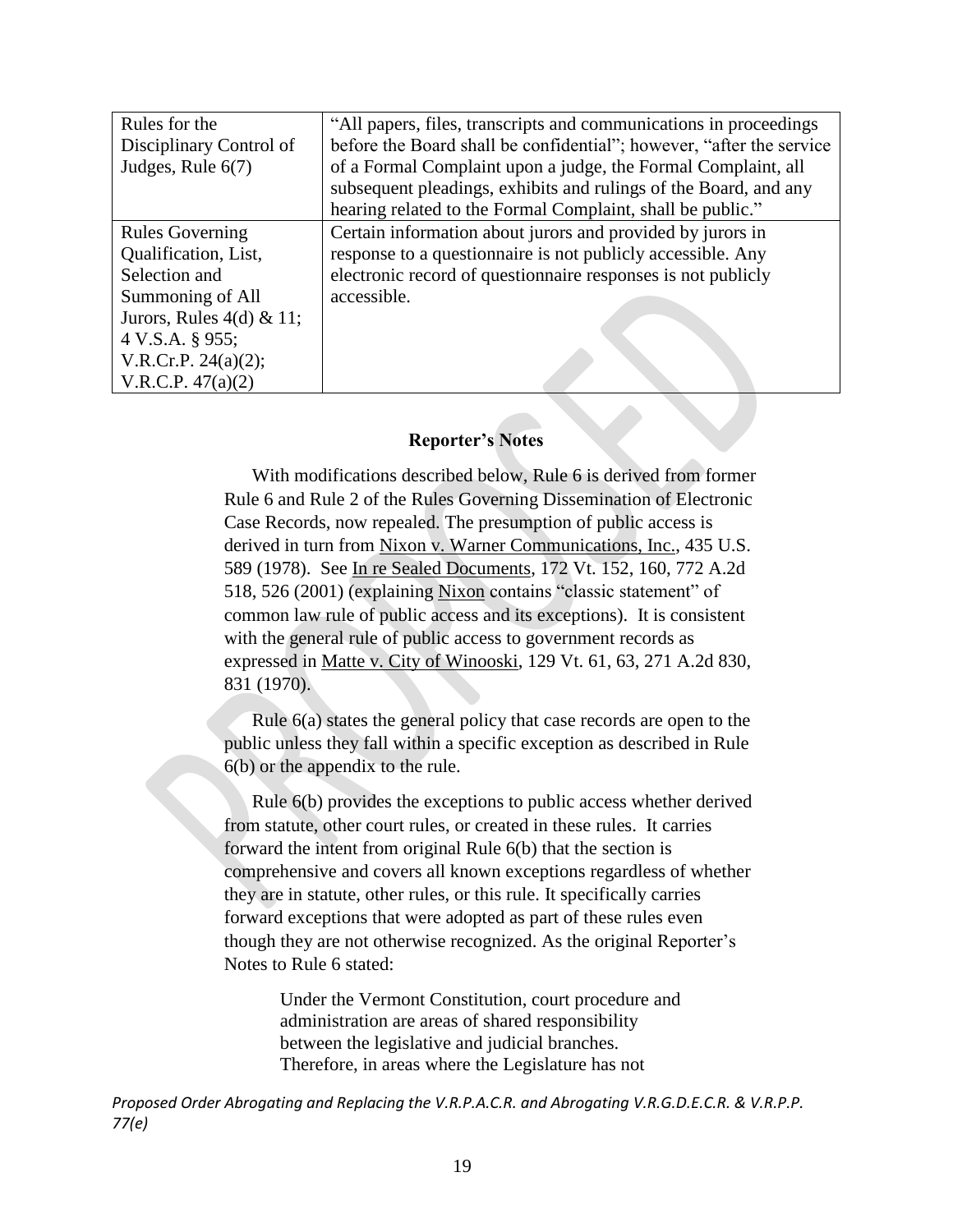acted, the Court has acted independently to protect sensitive and personal information in its case records by adopting additional limitations which are also contained in this section.

Although Rule 6(b) carries forward the intent of former Rule 6(b), the revised rule does so by a different method. Former Rule 6(b) contained both a general exception for records made nonpublic by statute in former Rule 6(b)(35) and also listed individual exceptions with cross-references to each statutory exception. The individual crossreference exceptions became incomplete over time. With the advent of electronic filing and a general responsibility on filers to identify any full or partial filing that is not publicly accessible, it is critical that both the Judiciary and filers have an up-to-date and accurate description of all exceptions to public access, whatever the source of the exception. To implement this need, revised Rule  $6(b)(1)$  contains the general exception for records made nonpublic by statute, but omits the individual cross-reference exceptions in favor of an appendix listing all statutes and rules that provide an exception to public access. An initial up-to-date appendix accompanies this rule and will be updated annually by the Court Administrator.

The appendix contains only summaries of the statutory exceptions. The filer must consult the relevant statute to determine the exact scope of the exception.

Following Rule  $6(b)(1)$  are the exceptions created by these rules. In general, with some amendments described below, these are the same exceptions that were contained in former Rule 6(b) and the exception for personal identifiers previously contained in Rule  $3(c)(1)$  of the Rules Governing Dissemination of Electronic Court Records, now repealed.

Rule 6(b)(2) carries forward exceptions related to search warrants from former Rule 6(b)(15) and (16). There is an exception for records of the issuance of a search warrant until the date of the return of the warrant, and after if sealed, as well as records of the denial of a search warrant, unless opened by the court. These exceptions were added in 2001; the Reporter's Notes indicated that they reflect court practice at that time.

Rule 6(b)(3) carries forward the exception for certain reports of the Department of Corrections in former Rule 6(b)(18), which was added in 2001. For more information see the Reporter's Notes to former Rule 6(b)(18).

*Proposed Order Abrogating and Replacing the V.R.P.A.C.R. and Abrogating V.R.G.D.E.C.R. & V.R.P.P. 77(e)* Rule 6(b)(4) continues the exception contained in former Rule 6(b)(19) regarding evaluations by a mental-health professional. The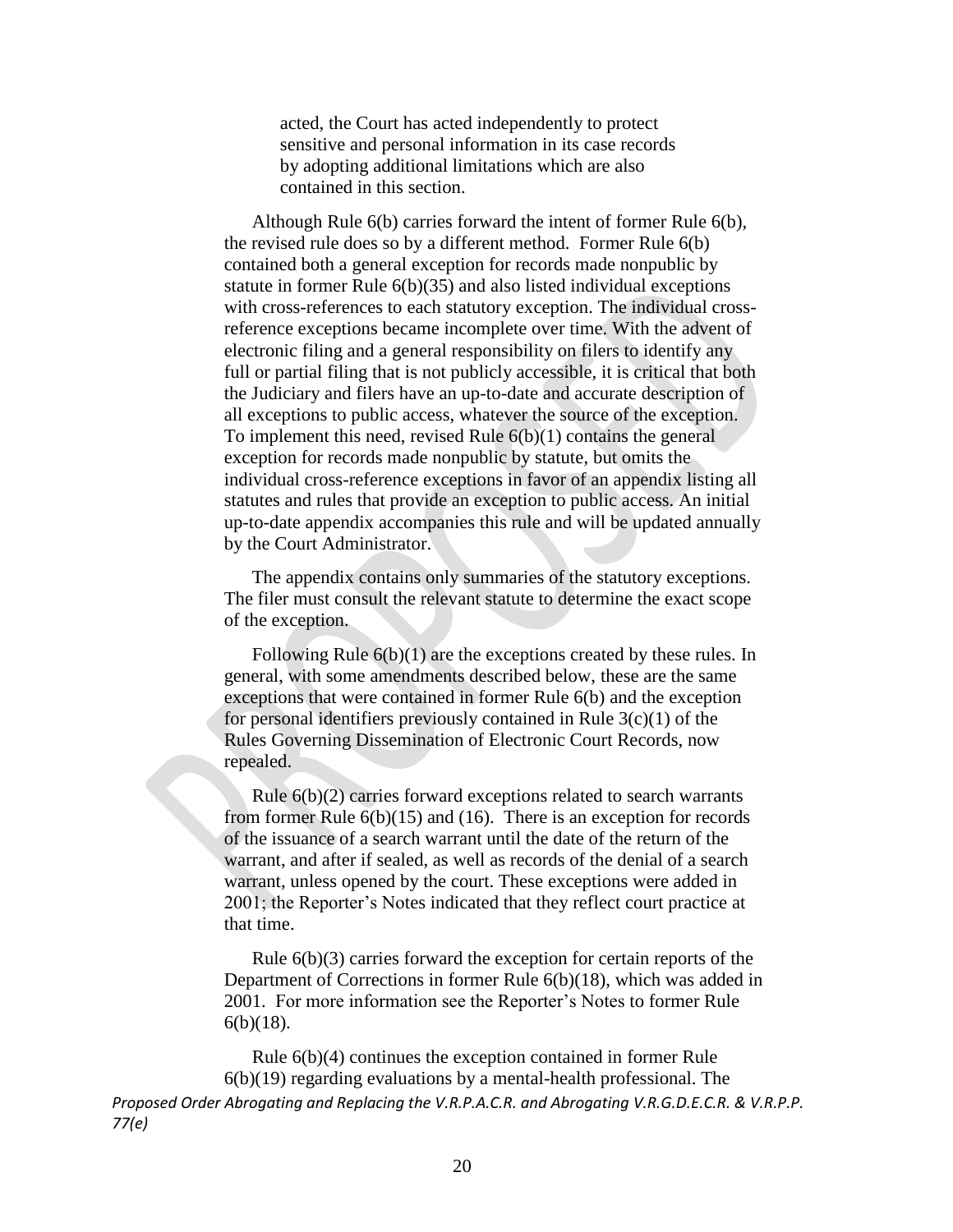Reporter's Notes to former Rule 6 indicate that the practice had been to deny public access to such evaluations. Former Rule 6(b)(19) made such evaluations publicly accessible if admitted into evidence. That language is omitted because it is covered by new Rule 6(c).

Rule 6(b)(5) continues the exception contained in former Rule 6(b)(24) regarding records filed in criminal cases where the judicial officer finds no probable cause.

Rule 6(b)(6) continues the exception contained in former Rule 6(b)(34) regarding pretrial risk assessment and needs screening as added in 2015 in partial implementation of 13 V.S.A. § 7554c. The exception was added as Rule  $6(b)(35)$ , but renumbered as Rule  $6(b)(34)$ in 2017. See the Reporter's Notes to the former Rule.

Rule  $6(b)(7)$  continues the exception formerly in Rule  $6(b)(11)$ regarding financial information submitted as part of an application to waive the filing fee and service costs. As the Reporter's Notes to that rule reflect, the information covered by this exception should be viewed as the same information made confidential by 13 V.S.A. § 5236(f) submitted by a criminal defendant in connection with an application for assignment of counsel. See Appendix to Rule 6: Statutes and Court Rules Providing Restrictions or Prohibitions on Public Access to Judicial-Branch Records.

Rule  $6(b)(8)$  continues the exception formerly in Rule  $6(b)(13)$  for income tax returns. The former rule made the returns publicly accessible if admitted into evidence. That language is omitted because it is covered by new Rule 6(c).

Rule 6(b)(9) continues the exception formerly contained in Rule  $6(b)(26)$  regarding the complaint filed in a relief-from-abuse proceeding. It was originally adopted as Rule 6(b)(27), but was renumbered as part of general renumbering that occurred in 2017. See Reporter's Notes to 2017 Emergency Amendment to Rule 6(b). The Reporter's Notes to the original rule indicate that the intent was that "such records should not be open to the public until the defendant has had an opportunity to contest the allegations in the complaint and affidavit."

Rule  $6(b)(10)$  continues the exception formerly in Rule  $6(b)(8)$ regarding DNA. The Reporter's Notes to that rule indicate that DNA analysis when presented in family proceedings is "extremely personal and sensitive" such that "the balance of interests is clearly on the side of protecting the privacy of the DNA record." Reporter's Notes to original Rule 6. They also state that the term "DNA" is defined in 18 V.S.A. § 9331(2) and 20 V.S.A. § 1932(3). These cross-references are still valid.

Rule 6(b)(11) continues and expands the exception in former Rule 6(b)(32) regarding affidavits of income and assets in family proceedings.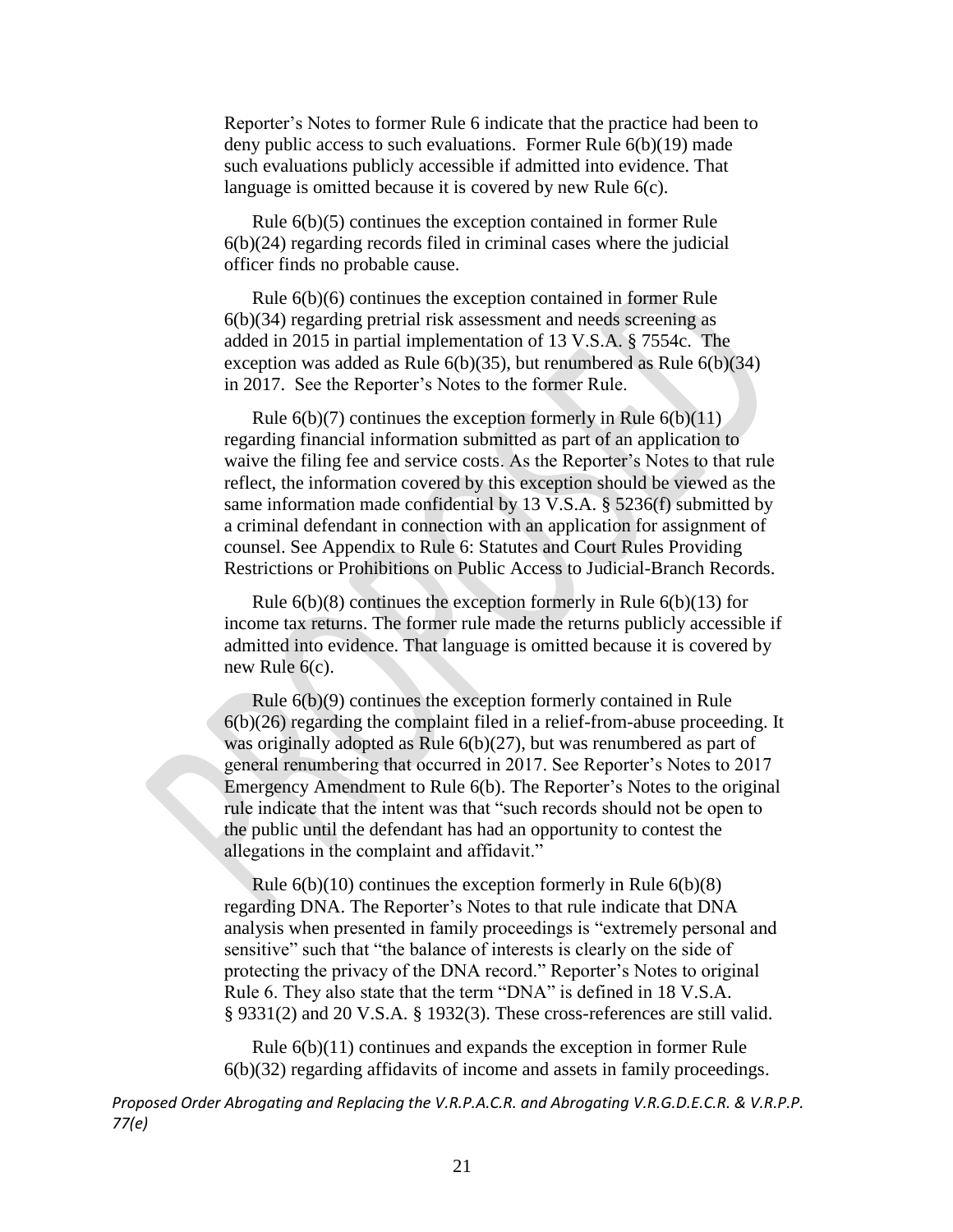It was added as Rule 6(b)(33) in 2005; the Reporter's Notes indicate it conformed the rules to a statutory exception to public access. It was amended in 2016 to conform the cross-reference to the applicable Vermont Rule of Family Proceedings because those rules were amended to make the former cross-reference inapplicable. It was renumbered as part of a general renumbering that occurred in 2017. See Reporter's Notes to 2017 Emergency Amendment to Rule 6(b).

Apparently, the statute referenced in the 2005 Reporter's Notes is an exception in the Public Records Act, 1 V.S.A. § 317(c)(34). Because the public records act does not generally apply to judicial case records, the exception is based on these rules. The exception is not subject to the rule provision that records become publicly accessible when admitted into evidence. Because the information in the affidavit is, by its nature, available to the court or magistrate for purpose of setting child support, this provision would make it publicly accessible in all cases in which it is filed, nullifying the exception to public access. See V.R.F.P. 4.1(b)(4), 4.2(c).

The former version of the exception covered the affidavit, but not the supporting records required to accompany the affidavit. See V.R.F.P.  $4.1(b)(4)(B)$ ,  $4.2(c)(3)$ . The supporting records are as private as the affidavit and warrant the same protection from public access. Accordingly, the exception has been expanded to cover the supporting records.

Rule 6(b)(13) continues but modifies the exception in former Rule 6(b)(17) regarding medical records. The reporter's notes to the former rule indicate it "reflects the Court's recognition of the uniquely personal nature of medical information, … [a] recognition [that] is also contained in the public records act, 1 V.S.A. 317(c)(7)." The former exception was stated very broadly, and filers and court staff would have difficulty determining the scope of its language under the time pressures inherent in reviewing records for electronic filing. Its coverage includes all records created as a result of treatment or examination even if they contain no medical information—for example, bills for medical services. The modified version that is contained in Rule 6(b)(13) creates an exception only if the record is created by a health or mental-health professional and contains (a) a description of a patient's health or mental-health symptoms, (b) an evaluation of a person's health or mental health, (c) a descriptive diagnosis of a person's health or mental health, or (d) a description of a course treatment or recommended course of treatment for a person. If the record contains other relevant information, and the private content can be redacted, the filer must do so. By its terms, the exception is not applicable to derivative use of the record and is no longer applicable if the record is admitted into evidence. See Rule 6(c). To prevent disclosure of the content of the record if it is admitted into evidence, the party who seeks to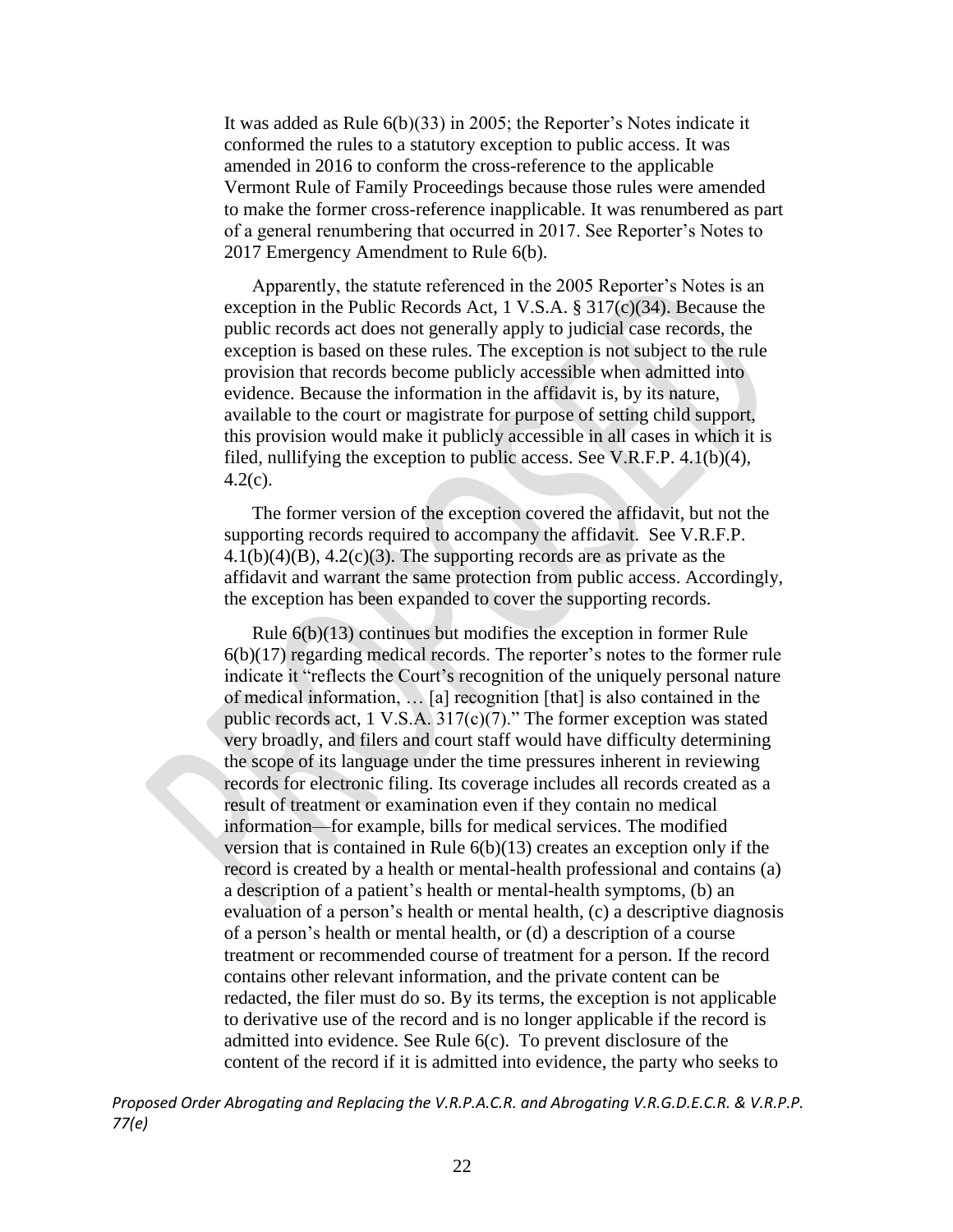prevent disclosure must seek that it be sealed and meet the standard of Rule 9.

Rule 6(b)(14) excludes from public access certain personally identifying data elements. It has two antecedents in the preexisting rules. Former Rule  $6(b)(28)$  creates an exception from public access to any record that contains a social security number but only until the social security number is redacted from the record. Promulgation of that rule was accompanied by the addition of V.R.C.P. 5(g), V.R.Cr.P. 49(c), and V.R.P.P. 5(h), which require filers to redact social security numbers unless their presence was required or requested by the court. The Rules Governing Dissemination of Electronic Case Records were adopted and became effective in 2002. Rule 3(a) of those rules allowed for public access to electronic court records on a case by case basis through terminals at judicial facilities or in some instances remotely. Rule 3(b) itemized data elements in electronic case records that were not publicly accessible "with regard to parties or their family members." The list included "social security numbers; street addresses; telephone numbers; and any personal identification numbers, including motor vehicle operator's license numbers and financial account numbers." The rule specified that "In providing access pursuant to subsection (a), the Court Administrator shall ensure that the above information is not provided."

In 2010, the Court amended Rule 3 of the Rules Governing Dissemination of Electronic Case Records to include any personal identification numbers issued by governmental or nongovernmental entities. Following these broad coverage provisions, the rule listed example numbers in each category. See former V.R.D.E.C.R. 3(c)(1)(A), (B). The Court also amended Rule 3(c) to establish filer and staff responsibility, as discussed more fully below.

Exclusions of personally identifying data elements from public access are among the most important exceptions to the public access right. Many jurisdictions have adopted such exclusions. The exclusion from public access of personally identifying data elements provides several important privacy protections. The most important protection generally is to prevent, to the extent possible, identity theft. Identity theft is defined as "unauthorized use of another person's personal identifying information to obtain credit, goods, services, money, or property." 9 V.S.A. § 2480a(4). Identity theft is an independent crime. 13 V.S.A. § 2030(a), (b). The threat of identity theft is pervasive. The most recent national data shows that 17.6 million people are victims of identity theft every year, 7% of the national adult population. E. Harrell, Victims of Identity Theft, 2014 (U.S. Dep't of Justice, Office of Justice Programs, Bureau of Justice Statistics 2015). Personal identifying information in governmental records has long been identified as a source of identity theft.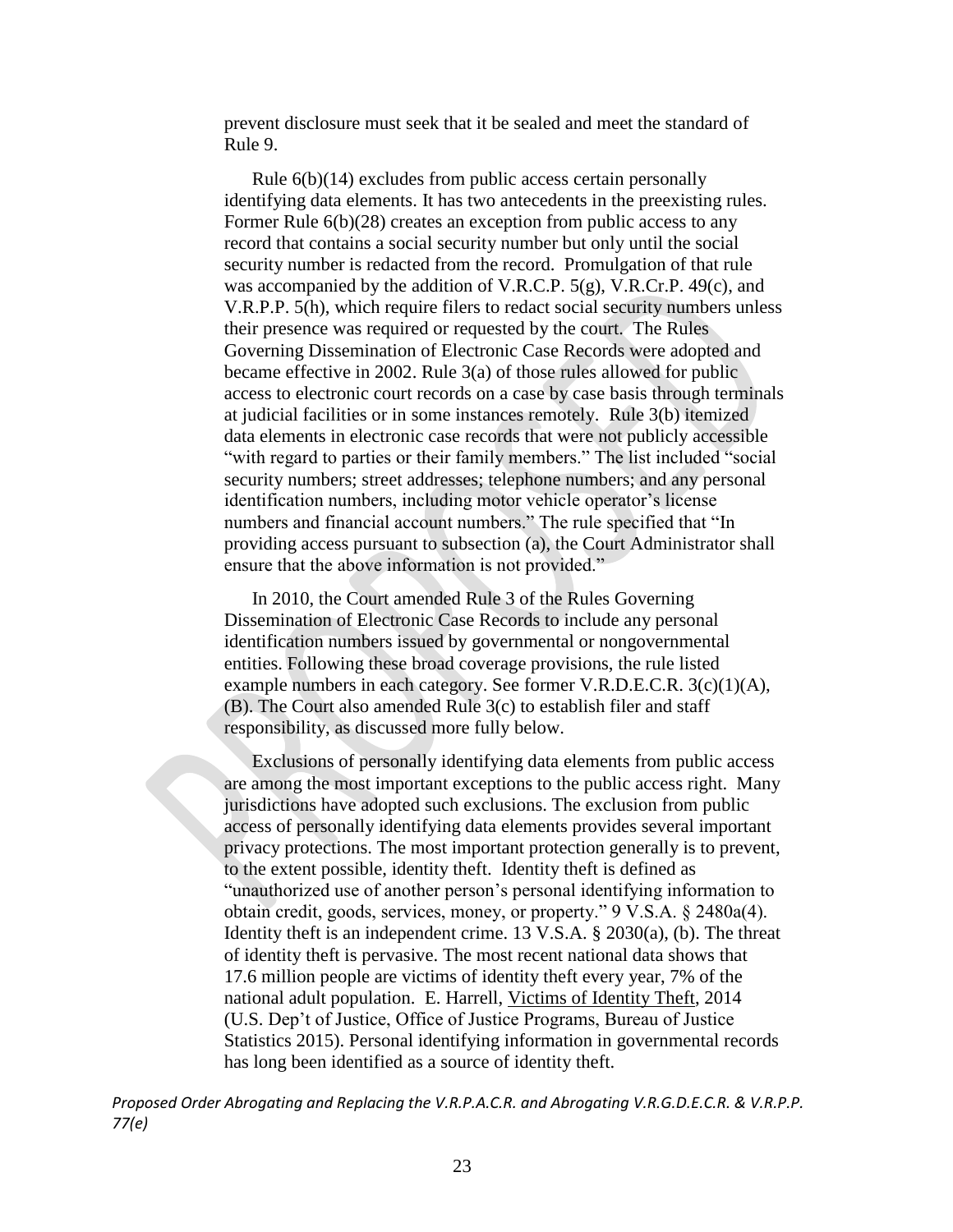The most important personally identifying data element to protect is a person's social security number. Former Rule 6(b)(29), renumbered to Rule 6(b)(28), contained an exception for a record containing a social security number but only until it was redacted. Two Vermont statutes restrict government entities from releasing social security numbers under specified circumstances. The first is the Social Security Number Protection Act, 9 V.S.A. § 2440. Section 2440(d)(5) makes it unlawful for any state agency or employee of a state agency to "[i]ntentionally communicate or otherwise make available to the general public a person's Social Security number." The statute does not, however, apply to a "document filed in the official records of the courts." Id. § 2440(e)(9). The second statute is titled "Limitations on use of social security numbers," 9 V.S.A. § 2480m, and applies to any component of the state including a "branch." It provides that "Prior to posting … of a document in a place of general public circulation, a … branch … of the State … shall take all reasonable steps to redact any social security numbers from the document." Although the statute has not been definitively interpreted, it appears to cover making court records publicly accessible over terminals in a public place in a courthouse, a method of public access under these rules.

As in the original rule, the court and filer can comply by redacting the social security number. This rule provides another option—to include the last four digits of the social security number and to redact the rest.

The rule also covers three types of personally identifying numbers passport numbers, taxpayer identification numbers from any taxing authority, and financial account numbers including credit card or debit card numbers. These numbers are also associated with identity theft. For each, the number may be redacted or redacted in part to include only the last four numbers. Unlike the broader lists in Rule  $3(c)(1)$  of the Rules Governing Dissemination of Electronic Case Records, now repealed, the list is specific and close-ended. The coverage of the former rule was unclear and would be difficult to implement in the context of electronic filing with enhanced sanctions.

This rule adds one personal identifying data element to those covered in the former rules—the name of a child alleged to be a victim of a crime. There are three requirements that trigger redaction—a person is formally charged with a crime; a minor is alleged to be the victim of the crime; and the proceeding before the court is the criminal proceeding for the crime or is another proceeding involving the consequences of the alleged criminal conduct. The purpose of this exception is to protect the privacy interests of the child to avoid any adverse effects of disclosure of the name. In place of redaction, the record can use the initials of the child. The privacy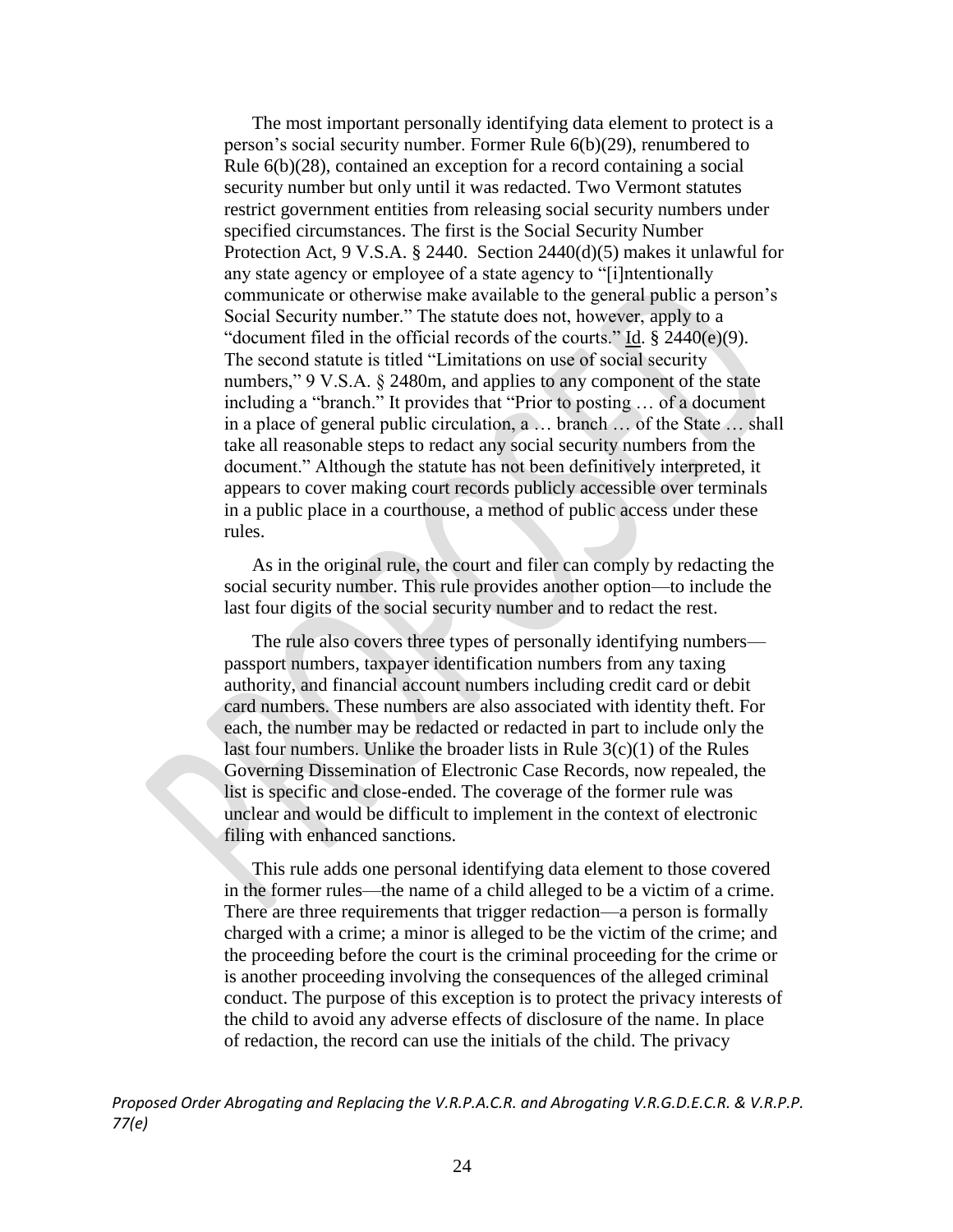interest behind this exception is similar to that behind the statutory exception to public access to records in juvenile proceedings.

Rule 6(b)(15) continues unchanged the exception for judicial work product from former Rule 6(b)(12).

Rule 6(b)(16) continues the exception for discovery records from former Rule 6(b)(9). Without changing the meaning, the language is shortened and simplified. The exception for discovery records used at trial or in connection with a request for judicial action is now contained more generally in Rule 6(c).

Rule 6(b)(17) continues the exception in former Rule 6(b)(30), modernized to change the use of the term "audio or videotape" to the more general phrase "audio or video recording" to include more modern technology. As an exception to the exception, unless otherwise directed by the presiding judge, data elements specified in Rule  $6(b)(14)$  that appear in a transcript of a public proceeding, or in a court reporter's notes or an audio or video recording of a public proceeding, need not be redacted from the transcript, notes or recording before it is disclosed to the public.

Rule  $6(b)(18)$  continues the exception in former Rule  $6(b)(31)$  that evidence introduced in a proceeding that is not open to the public is not publicly accessible. The same record may exist in a publicly accessible form, and its use in a proceeding that is not open to the public does not change that fact, but it cannot be accessed as a record of the proceeding that is not open to the public.

Rule 6(c) is added to provide some public access to nonpublic records that were admitted into evidence. A fundamental purpose for public access to court records is to allow the public to view judicial decisions and orders and the information on which those orders were based. Exceptions to public access necessarily obstruct this transparency and reduce judicial accountability. In some instances, the privacy interest that is protected by an exception to public access is sufficiently important that the protection must continue even if the information or record is the basis for an important judicial decision. That is the policy choice made, for example, in juvenile cases where the privacy interest of the juvenile overrides the ability of the public to view judicial actions and orders. In other cases, however, the public interest in transparency prevails. Case files contain a great amount of private information, and much of it will never be the basis for a judicial order or decision. If it does become such a basis, however, a balancing becomes necessary to determine whether the privacy interest should override the interest in transparency of the inputs to judicial decisions.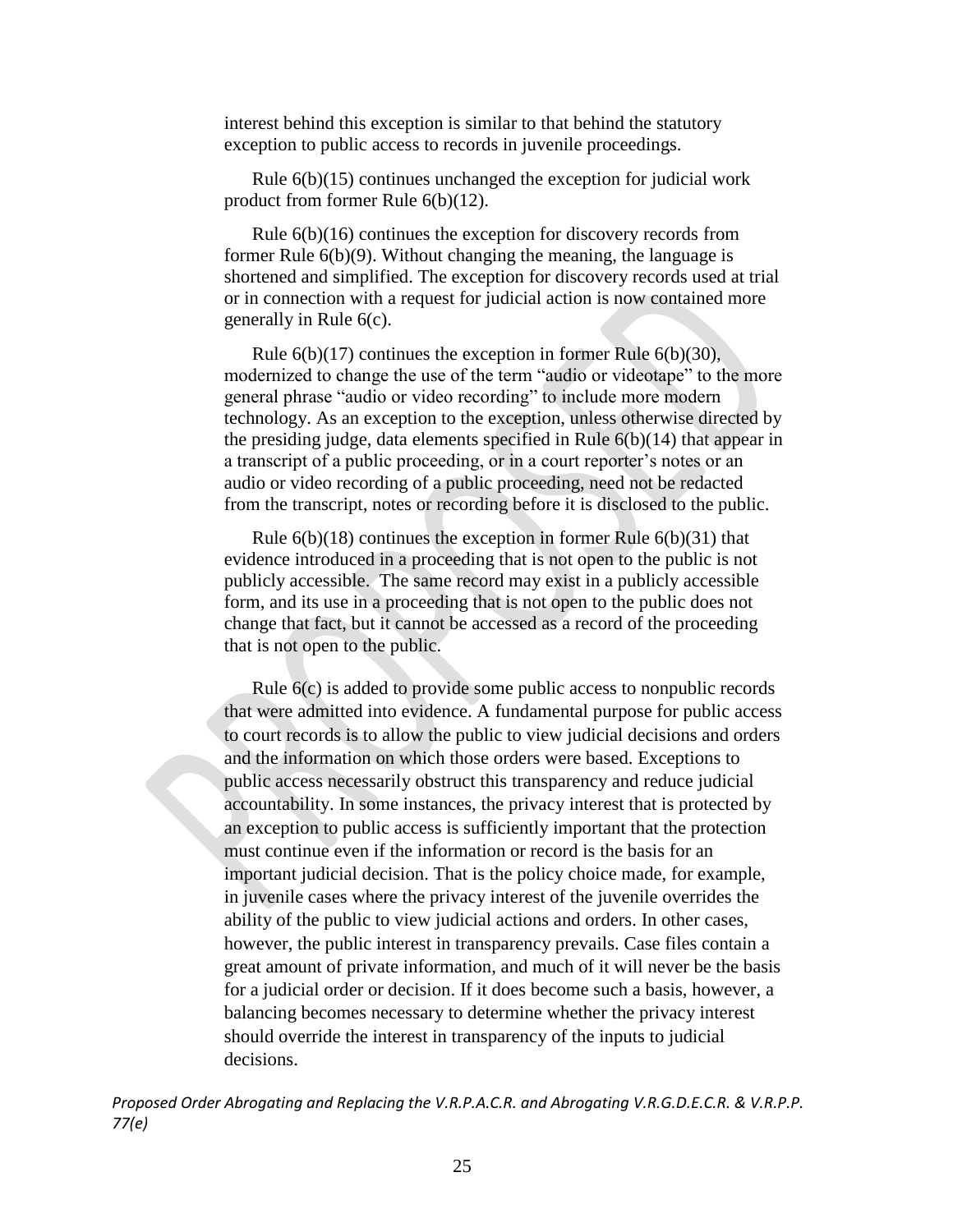Implementing policy in this area becomes difficult because there are many ways in which information can be the basis for judicial action. It can, for example, be contained in affidavits and discovery materials used in support of a party's position on a motion for summary judgment. The information in support of, or in opposition to, summary judgment has never been introduced into evidence, and it will be difficult to draw a direct path between each item of information and the ultimate judicial decision and conduct to implement a balancing test. Further implementing a new balance at this early stage threatens to consume many of the exceptions to public access.

When records are introduced in a judicial proceeding and admitted by a judicial decision that is on the record, it is possible to decide whether admission into evidence changes the balance in favor of transparency. It is also feasible to implement a new decision electronically in an electronic case file environment.

This rule implements the renewed balancing of interests of privacy and transparency in instances where it is feasible and where the record for it is sufficiently developed. For the specified exceptions, the records become publicly accessible if admitted into evidence in a judicial proceeding. The word "formally" is used to require that there be an on-the-record decision of the court admitting the record into evidence. That decision will be entered into the case-management system to make the record involved automatically accessible to the public. Thereafter, if a party seeks to prevent public access to the record, the party will need to obtain a sealing order pursuant to Rule 9 and meet the standards of that rule.

Rule 6(c) does not apply to any statute that creates an exception to the public right of access to records because no statute recognizes this exception.

Subdivisions (c) and (d) of former Rule 6, generally describing access and segregation of records that are not subject to public access prior to provision of access are combined into a single subdivision (d) and subject to nonsubstantive grammatical editing. References to the term "record custodian" are deleted in favor of describing how to treat the record to which access is requested. In addition, the sentence "The record custodian may deny access to electronic case records" is deleted, and language is added to the last sentence of the former subdivision to clarify that the subdivision does not permit remote access to any case record not otherwise provided by the public-access rules.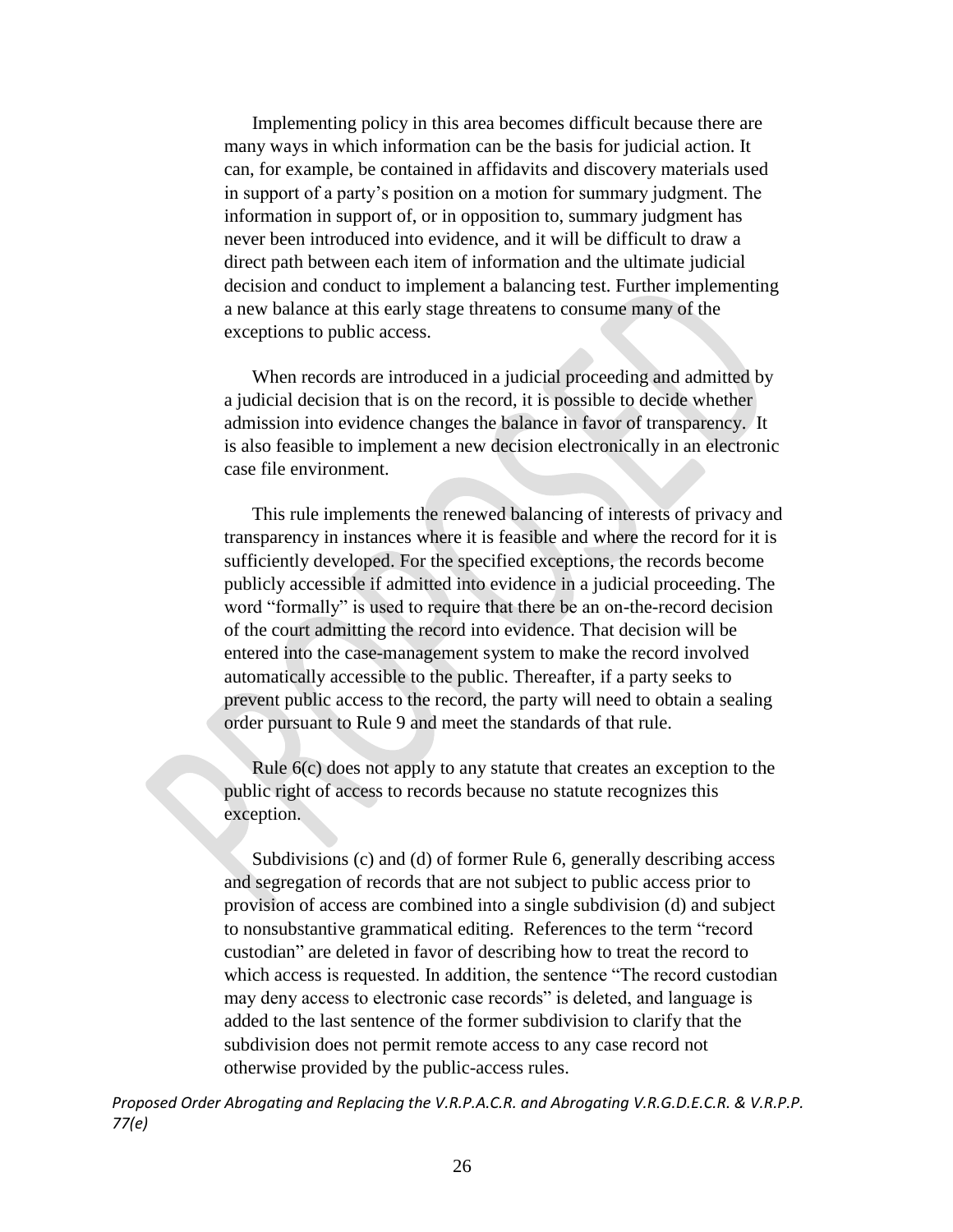Former subdivision (e) remains in "Reserved" status.

Subdivision (f) prescribes modes of access to both physical and electronic case records. There is no substantive change to the circumstances of public access to physical case records. The amendments additionally specify that electronic records as to which the public has access may be inspected and copied via terminals located at court premises when the office of the clerk is open for business. Further, the amendments specify the mode of access to electronic case records to which the public has remote access. These records must be accessed via the court's electronic case management system, and may be accessed at any time, subject to the terms and conditions established by the publicaccess rules. The amendments also clarify that access to inspect and copy case records in possession of the State Records Center must be directed to the clerk of the court from which the case record was transferred to the records center, and that requests for access to case records in possession of the State Archives (that is, records that have been transferred to, and are in the legal possession of archives) must be directed to that agency. Finally, the amendments delete references to "records custodian" in the former rules, in favor of functional description of treatment to be made of the records to which access is being requested.

Subdivision (g) addresses denial of access. Again, references to "case record custodian" and "custodian" are deleted in favor of functional description of treatment to be made of the records being requested. The subdivision is amended to correct a statutory cross-reference and to allow the time period to be extended as set forth in 1 V.S.A. § 318(b)(5).

Subdivision (h) specifies a grievance procedure in event of denial of access in whole or in part. Consistent with amendments to the preceding subdivisions, reference to the term "case record custodian" is deleted. An amendment specifies that appeal from denial of access must be made within 7 days and is to the presiding judge of the court in which the case is filed. The rule is also amended to specify that an appeal to the Supreme Court must be made within 30 days after a decision of the presiding judge.

Subdivision (i) specifies that the public-access status of records remains unchanged when a case is on appeal.

Former Rule 8, governing certain statistical reports, is relocated and recaptioned as subdivision (j). This subdivision continues to authorize, but does not require, the Court Administrator to provide access to statistical abstracts to case information not publicly accessible, provided that the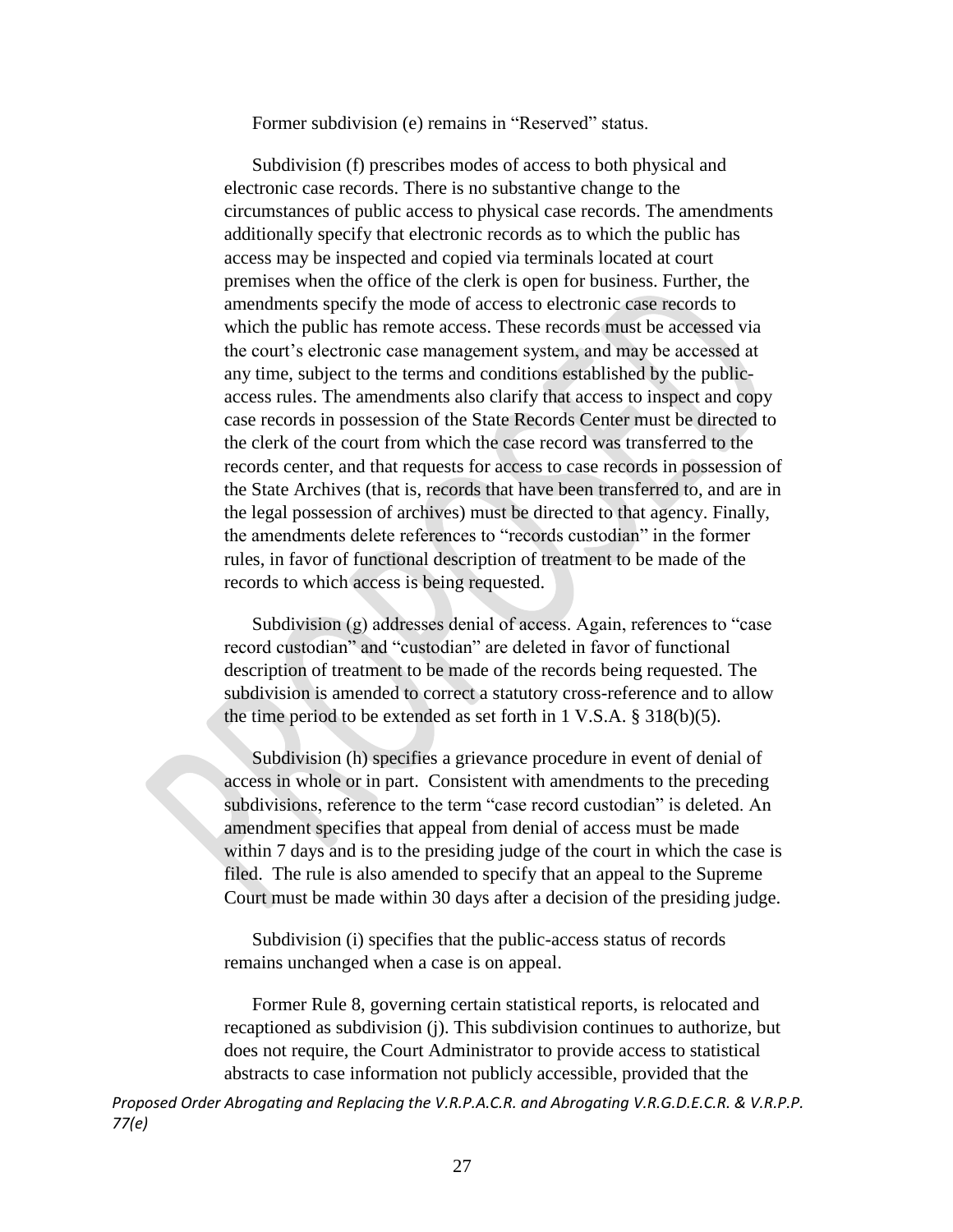abstract does not identify any persons described in the records. The phrase "or entity" is added to modify the description of persons whose identity is not to revealed in provision of a statistical abstract.

## **RULE 7. FILING OF CASE RECORDS; FILER AND JUDICIARY RESPONSIBILITY**

## (a) **Filer and Staff Responsibility.**

## (1) *Filer Responsibility.*

(A) In General. It is the responsibility of the filer of a case record, whether in physical or electronic form, to determine whether all or part of the record being filed is not publicly accessible.

(B) Certifying Compliance. The filer must certify that the filer has reviewed the case record, and that the filing specifies the nonpublic records and protects those records from disclosure to the public consistent with these rules. The certificate must detail any actions taken to comply with these rules and the reasons for the actions.

(C) Separating Nonpublic Records in Public Files. If the record is not filed in a type of case that is closed to the public by statute, the filer must separate the part of the record that is subject to public access from the part that is not subject to public access by redaction or other similar method. The filer may separately file the omitted or redacted part of the record or may additionally file a separate complete record.

(D) Identifying Nonpublic Records. The filer of a record that is not publicly accessible under these rules or under statute must identify the record as not publicly accessible at the time of filing. After acceptance of the filing, court staff will place that document, or any other document not publicly accessible, in the section of the electronic or physical file of the case that is not publicly accessible.

(2) *Nonpublic Record Filed in Error.* A filer who becomes aware that a record that is not publicly accessible has been filed in error by that filer in publicly accessible status must promptly act to correct the error and move the record into not publicly accessible status. If the error is discovered by another person, including one who is a party, a lawyer for a party or a person who is making filings on behalf of a party, the person must promptly notify the other filer, and judiciary staff, so that corrective action may be taken. Any other person may notify judiciary staff of the error.

*Proposed Order Abrogating and Replacing the V.R.P.A.C.R. and Abrogating V.R.G.D.E.C.R. & V.R.P.P. 77(e)* (3) *Responsibility of Court Staff When Document is Filed.* The Court Administrator will establish the procedures for staff to discharge the record custodian's responsibility to provide public and special access to records as provided in these rules and to implement exceptions to public access established by these rules and by statute. If staff determine that a filing does not fully comply with these rules, including with respect to one or more personal identifiers, staff must take an action specified in paragraph (4). If a court staff person or judicial officer discovers that a case record that is publicly accessible may be in that status in violation of these rules, the staff or officer must act to temporarily restrict public access to the record and notify the Court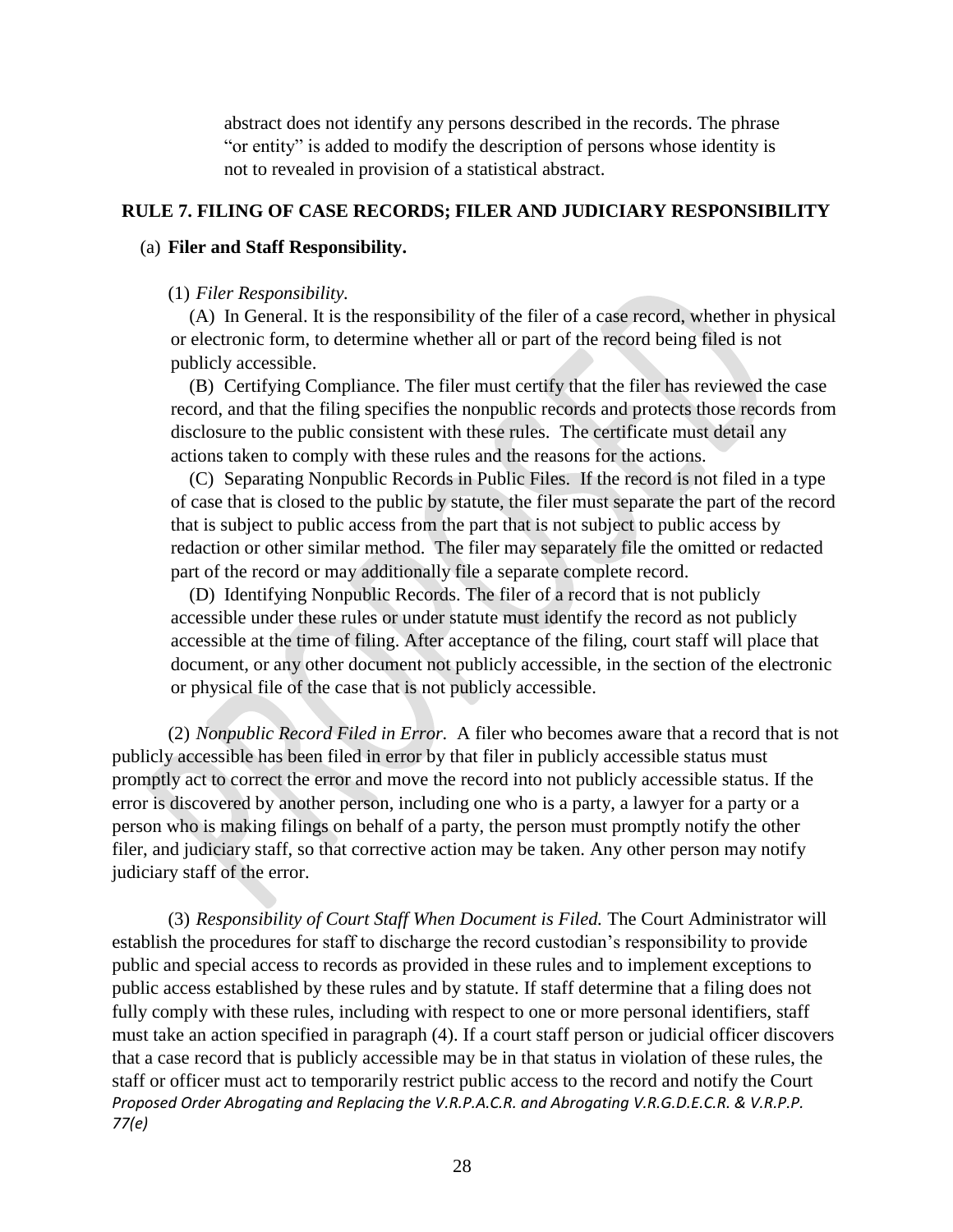Administrator. If the Court Administrator determines that public access to the record is not authorized under these rules, the Court Administrator will direct that the record be removed from public access. The Court Administrator may direct that the record be redacted or otherwise modified to allow public access to parts that are publicly accessible under these rules. If the record was filed by or on behalf of a party or another person who is not court staff or a judicial officer, the Court Administrator may direct that the filer make the record compliant with these rules within a specified time. If the filer provides a compliant filing on or before the specified time limit, the filing date will be the date of the original filing. Otherwise, the filing date will be the date of the compliant filing. The Court Administrator may appoint a designee to discharge the Court Administrator's responsibility under this rule.

(4) *Actions When a Filing is Noncompliant with Rules*.

(A) The staff person who reviews the filing may:

 (i) Change the public-access status or redact the filing to comply with these rules; or

 (ii) Reject the filing until it is made compliant with these rules and specify the time limit to do so.

(B) In addition, the staff person may refer the matter to an assigned judge who, after notice and hearing, may:

 (i) Impose any sanction authorized by V.R.C.P. 11(c), regardless of whether that rule is otherwise applicable to the proceeding involved;

 (ii) Reference the matter to the Professional Responsibility Program if the court finds that there is probable cause to conclude that a lawyer has violated Rule 3.4(c) of the Rules of Professional Conduct; and/or

 (iii) If the court finds a violation of these rules occurred and excusable neglect is not present, order that the date of the corrected filing is the date of filing for all purposes; or remedial action appropriate to the circumstances.

(b) **Court Generated Records.** Court staff must identify any court-generated record that is not accessible by the public and must place that record in the section of the electronic case file of the case that is not publicly accessible. Court staff must omit or redact information that is not publicly accessible from any court-generated record that is otherwise accessible to the public as is required by these rules before placing that record in the publicly-accessible section of the electronic case file of the case.

(c) **Motion by a Party.** A party or nonparty who is aggrieved by a filing made in noncompliance with these rules, may move under applicable procedural rules and seek relief as authorized in paragraph (a)(4) of this rule.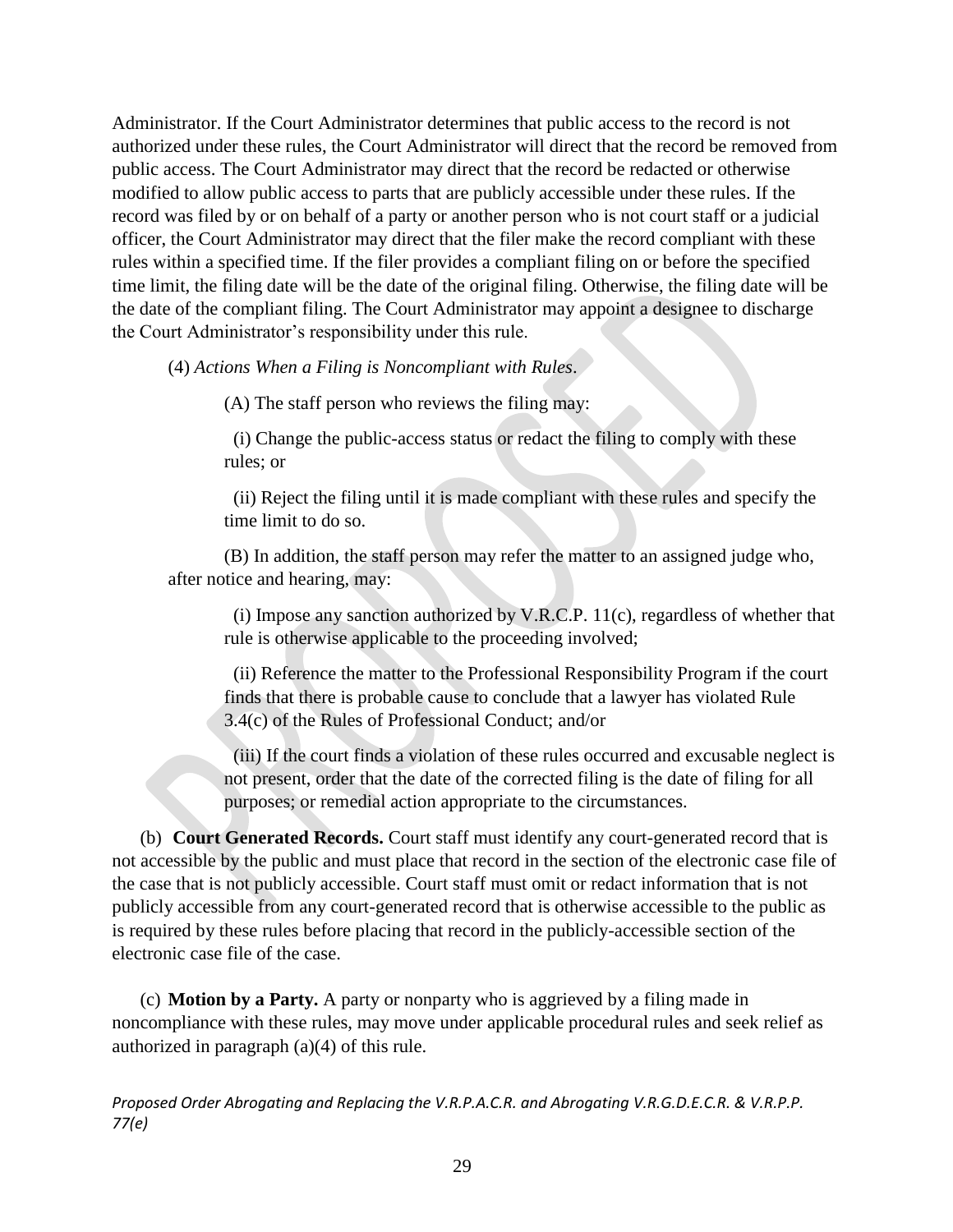#### **Reporter's Notes**

New Rule 7 expands on former Rule 3 of the Rules Governing Electronic Case Records, which precluded public access to certain data elements. The obligations now cover all records that fall within an exception to public access.

This rule provides for a filer's certification that it has identified any records that come within an exception to public access and taken the necessary steps to ensure that such records do not become publicly accessible in noncompliance with these rules. It provides specific sanctions for a noncompliance with the rules by a filer. It authorizes the Court Administrator to specify what review of filings will discharge the Judiciary's obligation under Rule 3(b) "to take reasonable steps to ensure compliance with these rules." Further, it requires all persons who find a record in noncompliance with these rules to notify court staff so it can be remedied and authorizes others to give such notice. It authorizes any person aggrieved by noncompliance to seek court action to remedy the noncompliance.

### **RULE 8. ADMINISTRATIVE RECORDS**

The public has access to all administrative records in accordance with the provisions of this rule. The procedures, policies, and exemptions in [1 V.S.A. §§ 316,](https://1.next.westlaw.com/Link/Document/FullText?findType=L&pubNum=1000883&cite=VTST1S316&originatingDoc=N51721DB0C15F11DD9B80BC94C52D0124&refType=LQ&originationContext=document&transitionType=DocumentItem&contextData=(sc.Document)) [317\(c\),](https://1.next.westlaw.com/Link/Document/FullText?findType=L&pubNum=1000883&cite=VTST1S317&originatingDoc=N51721DB0C15F11DD9B80BC94C52D0124&refType=SP&originationContext=document&transitionType=DocumentItem&contextData=(sc.Document)#co_pp_4b24000003ba5) and [318](https://1.next.westlaw.com/Link/Document/FullText?findType=L&pubNum=1000883&cite=VTST1S318&originatingDoc=N51721DB0C15F11DD9B80BC94C52D0124&refType=LQ&originationContext=document&transitionType=DocumentItem&contextData=(sc.Document)) apply to requests for inspection or to obtain copies of administrative records. The Court Administrator is designated as the "head of the agency" for purpose of appeals from decisions of the administrative-record custodian. The decision is final and a person aggrieved by it may follow the procedures set forth in 1 V.S.A. § 319. The Court Administrator will inform all administrative-record custodians of the fee schedule authorized by [1 V.S.A. § 316\(d\).](https://1.next.westlaw.com/Link/Document/FullText?findType=L&pubNum=1000883&cite=VTST1S316&originatingDoc=N51721DB0C15F11DD9B80BC94C52D0124&refType=SP&originationContext=document&transitionType=DocumentItem&contextData=(sc.Document)#co_pp_5ba1000067d06)

#### **Reporter's Notes**

Former Rule 5, which governed access to administrative records, is renumbered as Rule 8. As the Reporter's Notes to the originally promulgated rule indicate, "The judicial branch's administrative records are similar in nature to executive branch records." This section serves to make the relevant sections of the statutory access to public records applicable to administrative records of the Judiciary. See 1 V.S.A. § 317(c) (setting out exceptions to the general rule of open access to public records). Sections 316 and 318 of Title 1 set out the procedures for accessing those records. The rule is amended to specify that the Court Administrator's decision is final and can be challenged by following the procedures in 1 V.S.A. § 319.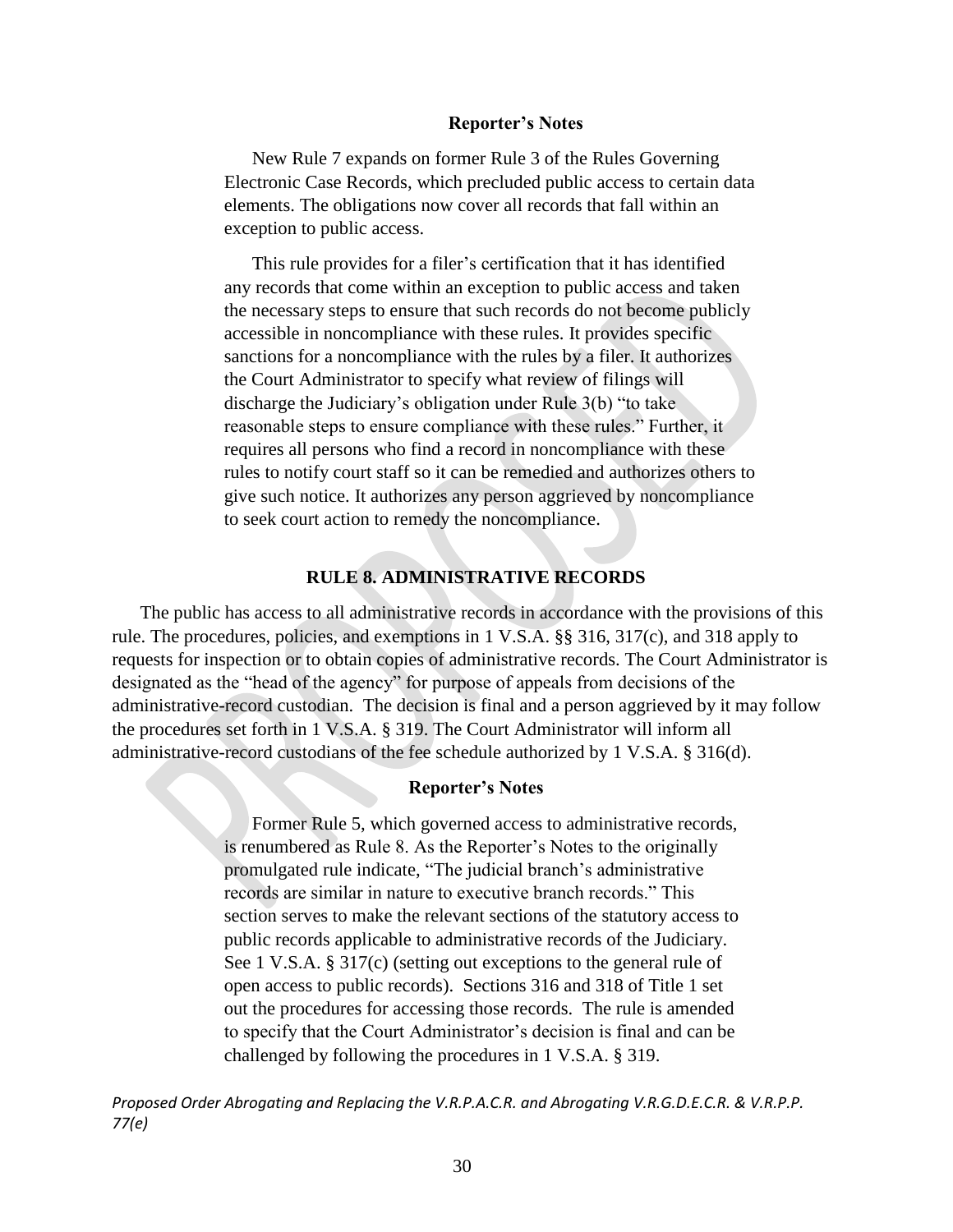### **RULE 9. EXCEPTIONS**

# (a) **Case Records; Motion to Grant Access, Seal, or Redact; Temporary Sealing; Procedure and Findings by Court.**

(1) *Power of Court to Grant Access, Seal, or Redact.* Except as provided in this Rule, the presiding judge by order may grant public access to a nonpublic case record, may seal from public access a public record, or may redact information from a public record. All parties to the related case, and other interested persons as the court directs, have a right to notice and hearing before an order issues, except that the court may issue a temporary order to seal or redact information from a record without notice and hearing pending a hearing.

(2) *Motion to Seal.* A motion to seal a public case record, or information contained within a public case record, may be made by a party to a case, an individual about whom information is present in the case record, or the court on its own motion. The motion must:

(A)Identify the particular case record or portions that the movant seeks to seal, with as much specificity as possible and without revealing the information subject to the sealing determination;

(B) Identify the specific interests that are sought to be protected with as much specificity as possible and without revealing the information subject to the sealing determination;

(C) State the authority that supports an order for sealing—that is, the statute, administrative or court rule, court order or precedential decision providing for confidentiality—or the privacy interest or circumstance that requires confidentiality.

(D) Attach a redacted and unredacted copy of the record(s) in issue that clearly identifies the location of the information which the movant seeks to exclude from public access. Upon the filing of the motion, the unredacted version(s) of the record(s) will be kept in sealed status pending a ruling on the motion.

(E) Attach a certificate of service for all parties, those other persons or organizations who have standing in the specific case, and an individual—if other than the movant—about whom the subject information is present in the case record.

(3) *Hearing.* The court must schedule a hearing for as soon as practicable but no later than 14 days after the filing of a motion under this rule. Any hearing on the motion must be open to the public, except that any person may request that the court conduct all or part of the hearing in camera to protect the interests set forth in subparagraph  $(a)(2)(B)$ . Any party or person with standing may request expedited consideration of, and ruling on, the motion. The moving party has the burden of establishing grounds for sealing or redacting by clear and convincing evidence.

*Proposed Order Abrogating and Replacing the V.R.P.A.C.R. and Abrogating V.R.G.D.E.C.R. & V.R.P.P. 77(e)* (4) *Findings; Orders*. An order may be issued only upon a finding by clear and convincing evidence that good cause and exceptional circumstances establish that the grounds asserted for restriction of access or the sealing of record(s) overcomes the presumption of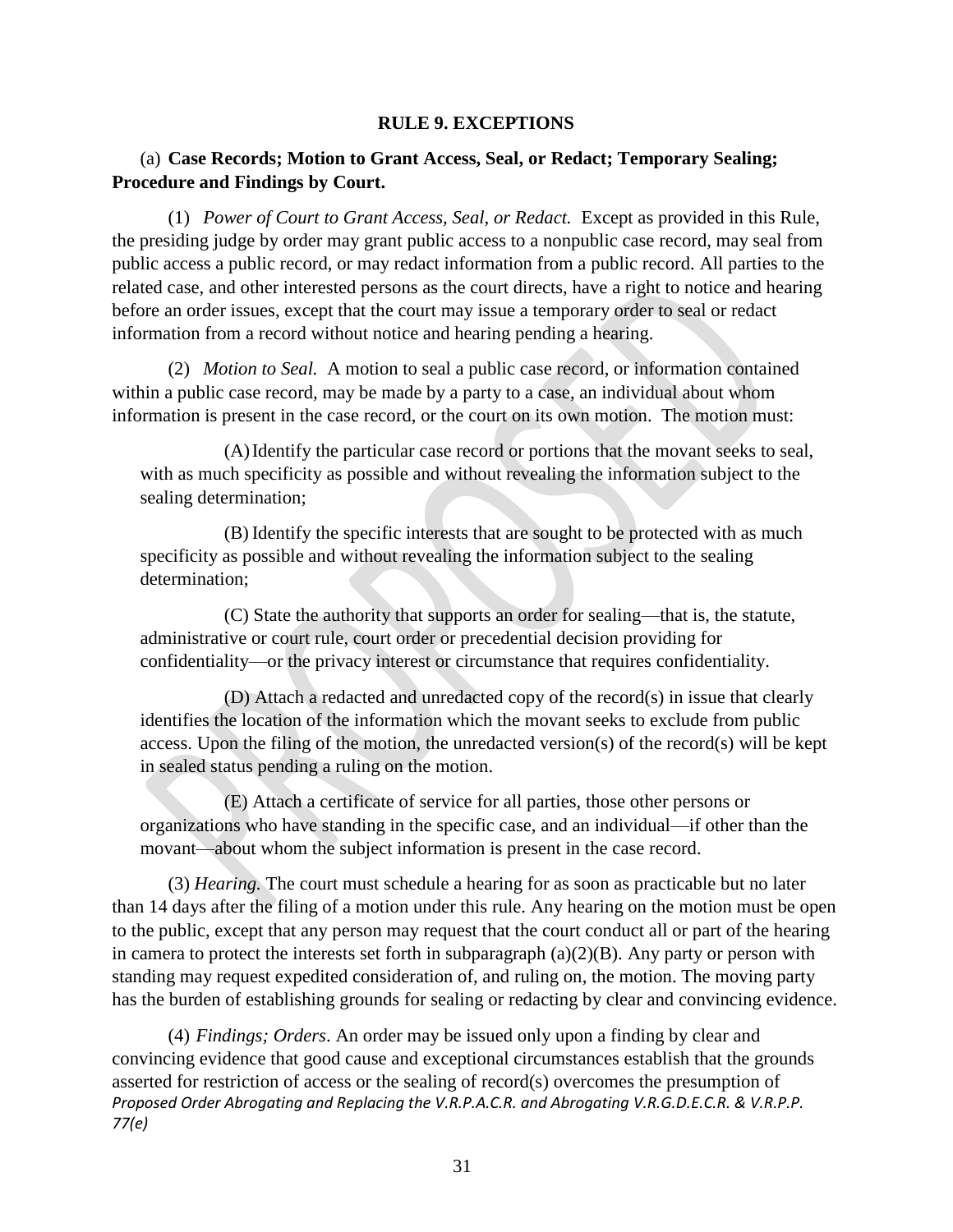openness of court records, in accordance with applicable constitutional, common law, or statutory authority. Any order sealing a case record must include specific findings, given on the record or in writing, demonstrating that sealing is supported by clear and convincing evidence, that no reasonable alternative to the sealing exists, and that the least restrictive means have been employed to preserve the presumption of openness and to protect the specific interests found to justify sealing of the record. Once the court seals all or a portion of a case record, the subject information remains under seal for the duration of the sealing order, or until a subsequent order grants access and unseals the information.

(b) **By Agreement.** The parties cannot seal all or a portion of a case record by mere stipulation.

(c) **Motion for Access to Records.** A motion for access to all or part of sealed case records or records in closed proceedings may be filed by any party, or a person or entity not otherwise entitled to access. The motion must specify the case caption and docket number, and state with specificity the record or records to which access is sought. Following notice to parties and opportunity for hearing, the court may issue its order granting or denying the motion for access, in whole or in part, subject to the standards governing proceedings and sealing provided in this Rule.

(d) **Applicability**. If a statute governs the right of public access and does not provide for judicial discretion to allow or prevent public access to the record, this rule does not apply.

(e) **Administrative Records**. The provisions of this rule apply to administrative records, except that the Court Administrator determines the extent of access.

(f) **Appeals.** A party or person required to be served under subparagraph  $(a)(2)(E)$  may appeal to the Supreme Court from determinations under this rule.

# **Reporter's Notes**

Former Rule 7 is amended and renumbered as Rule 9. This rule, and its predecessor, set out exceptions to the general access policy stated in Rule 3(a) (former Rule 4), and specify the authority of the court to grant access to nonpublic case records; to seal from public access otherwise public records, or to redact information from public records. The amendments give greater particularity to the procedures for requests for access, sealing or redacting, and the standards guiding the exercise of the court's discretion in granting or denying such requests.

Paragraph (a)(1) restates the former language of the first two sentences of former Rule 7(a) (the general authority of the court, and right to notice and opportunity for hearing on the part of interested parties) without substantive change. As with the former rule, the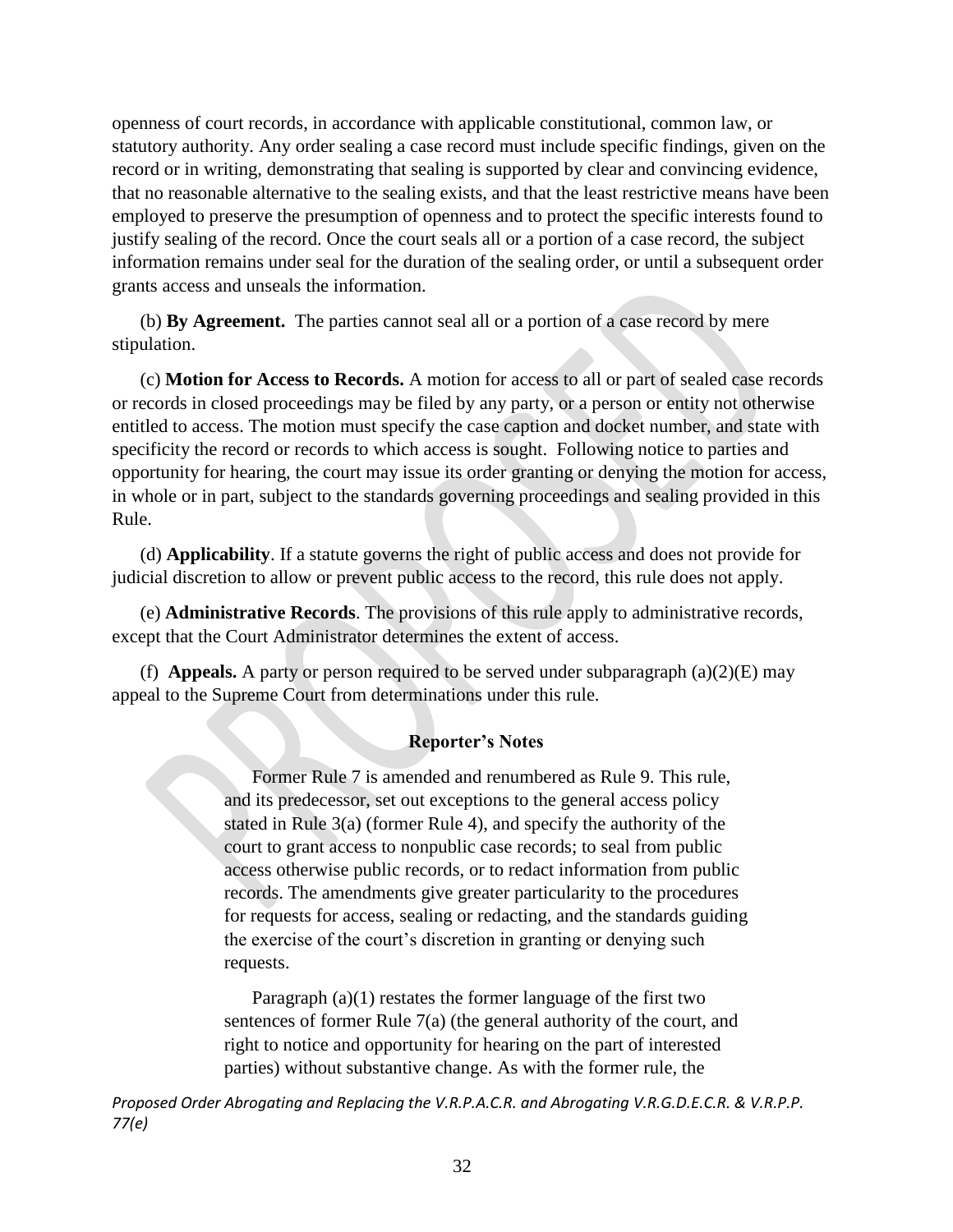amended rule contemplates that records may be temporarily sealed on the court's own motion to protect the interests of a person not before the court at time of a request to seal, or for access, to protect those interests pending notice and opportunity for hearing. The substantive content of the rest of former Rule 7(a) is relocated to other portions of the amended rule. The "good cause and exceptional circumstances" criteria for sealing or granting access in former Rule 7 are moved to and incorporated in paragraph (a)(4). The last sentence of the former Rule 7(a), limiting the court's authority where a statute governing the access in issue does not authorize judicial discretion, is moved to and incorporated in amended subdivision (d), *Applicability.*

Subparagraphs  $(a)(2)(A)-(C)$  specify the content of a requisite motion to seal, including identification of: the particular case record or portions in issue, without revealing the content sought to be sealed; the specific interests to be protected; and the authority to seal. Subparagraph (a)(2)(D) provides that both redacted and unredacted copies of the records sought to be sealed be contemporaneously filed, with the unredacted copy held in sealed status pending ruling on the motion. Subparagraph  $(a)(2)(E)$  requires that the motion be accompanied by a certificate of service upon all parties, those other persons or organizations having standing in the specific case, and an individual, if any, other than the movant, about whom the subject information is in the case record. The mode of, and options for, service will be governed by the procedural rules governing the court division in which the motion is filed.

Paragraph (a)(3) requires that a hearing be scheduled on the motion as soon as practicable, but no later than 14 days after the motion to seal is filed. Hearing on the motion must be open to the public, subject to the court's authority to conduct all or part of the proceeding in camera, upon request of any person to protect the interests in subparagraph  $(a)(2)(B)$ . Any party or person with standing may request expedited consideration of and ruling on the motion. The moving party bears the burden of establishing grounds for sealing or redaction by clear and convincing evidence.

Paragraph (a)(4) prescribes the findings that must be given by the court in order to sustain an order for sealing or redacting. Specific findings, which may be in writing or recited on the record, must establish by clear and convincing evidence that no reasonable alternative to the sealing exists and that the least-restrictive means have been employed to preserve the presumption of openness and to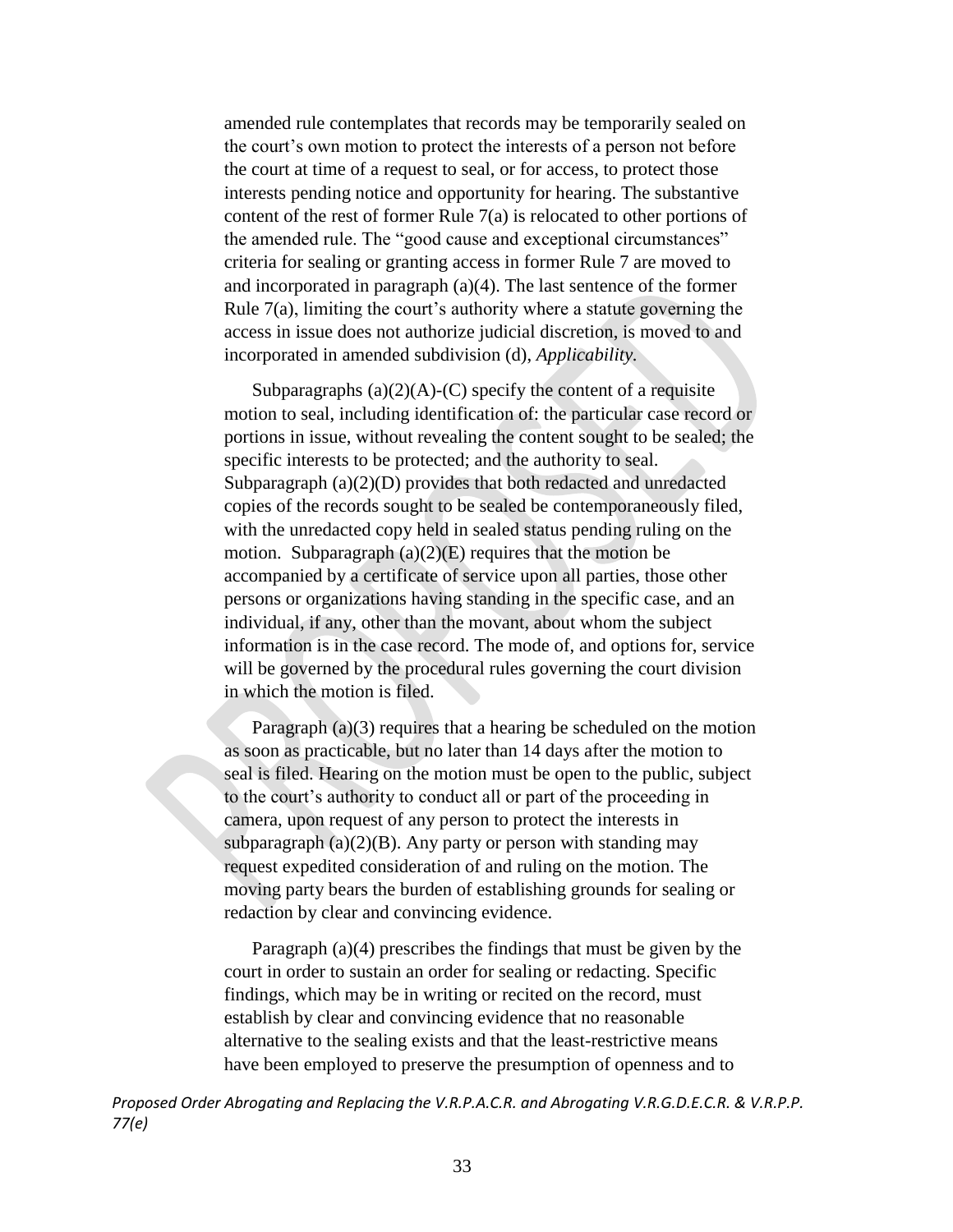protect the specific interests found to justify the sealing. This paragraph also prescribes the fundamental standards to govern the court's exercise of discretion, beginning with the requirement of good cause and exceptional circumstances articulated in former Rule 7. Such good cause and exceptional circumstances must establish that the ground asserted for sealing or redacting overcomes the presumption of openness of court records, in accordance with applicable constitutional, common law, or statutory authority. A substantial body of opinions serve to establish the essential process, and elements of the constitutional and common law balancing tests, which must be employed by the court in exercising discretion to seal or grant access. E.g., In re Essex Search Warrants, 2012 VT 92, ¶¶ 12-21, 192 Vt. 559, 60 A.3d 707 (discussing interplay of Rules of Public Access and standards established in In re Sealed Documents, 172 Vt. 152, 772 A.2d 518 (2001)); see also In re Search Warrants, 2011 VT 88, 190 Vt. 572, 27 A.3d 345; State v. Whitney, 2005 VT 102, 178 Vt. 435, 885 A.2d 1200 (construing former V.R.P.A.C.R. 6(b)(19) and 7(a) on appeal from denial of motion to seal competency evaluation); State v. Koch, 169 Vt. 109, 730 A.2d 577 (1999); State v. Bacon, 167 Vt. 88, 702 A.2d 116 (1997); State v. LaBounty, 167 Vt. 25, 702 A.2d 82 (1997); State v. Densmore, 160 Vt. 131, 624 A.2d 1138 (1993); State v. Schaefer, 157 Vt. 339, 599 A.2d 337 (1991); Greenwood v. Wolchik, 149 Vt. 441, 544 A.2d 1156 (1988); State v. Tallman, 148 Vt. 465, 537 A.2d 422 (1987). Tallman, Shaefer and Densmore adopt the so-called "Press-Enterprise II" standards for assessment of sealing requests opposed on grounds of First Amendment rights of access. See Press-Enters. Co. v. Super. Ct. of Cal. for Cty. of Riverside, 478 U.S. 1 (1986). As paragraph (a)(4) indicates, once an order seals a case record, the subject information remains under seal until either expiration of the sealing order or the court further orders access and unsealing of the information.

Subdivision (b) directs that the parties may not seal a case record by mere stipulation and without a court order. The court may grant a stipulated request to seal, subject to all other applicable standards established by the Rules for Public Access to Court Records but is not bound to. Otherwise stated, an agreement of the parties and other parties in interest does not suffice in and of itself to supplant lawful standards for sealing or granting access.

Subdivision (c) governs the standards applicable to motions for access to case information that is sealed, as provided in paragraph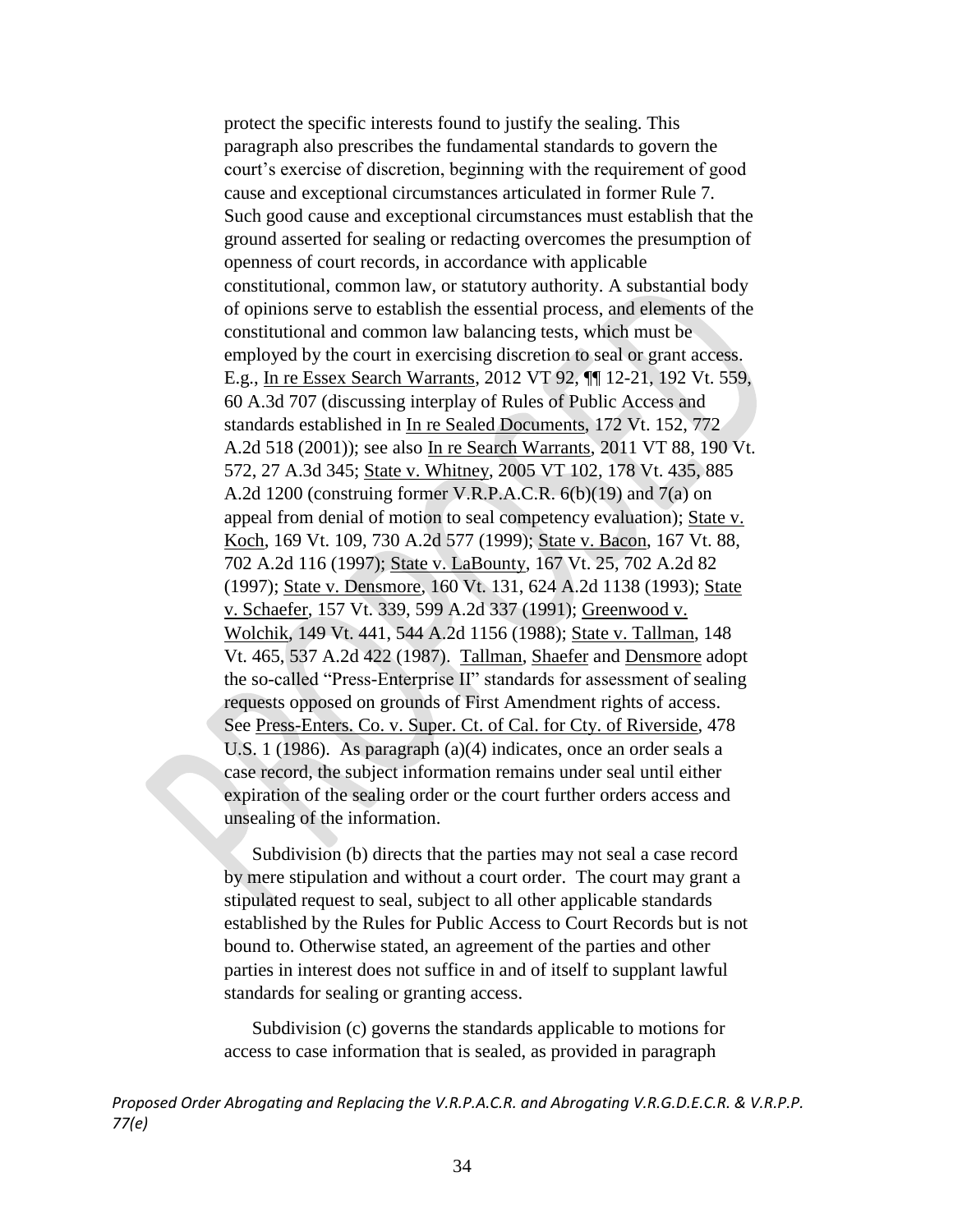$(a)(1)$ . The standards applicable to motions for access are the same as for motions to seal or redact.

Subdivision (d) carries forward the provision of former Rule 7 that the rule is inapplicable if a statute governs the right of public access and does not authorize judicial discretion in determining to open or seal a record.

Subdivision (e) provides, as in former Rule 7, that requests related to access to administrative records are governed by Rule 9, except that determinations are to be made by the Court Administrator.

Subdivision (f) provides, as in former Rule 7, that any party or person required to be served under subparagraph (a)(2)(E) may appeal to the Supreme Court.

# **RULE 10. ELECTRONIC-CASE-RECORD COMPILATIONS**

Because these rules provide public access on a case-by-case basis, the Judiciary does not provide electronic-case-record compilations, either in electronic or printed form, unless a compilation is an electronic-case-record report made publicly accessible by Rule 11. In enabling public access to electronic case records pursuant to this policy, the Court Administrator will ensure that no person may obtain an electronic-case-record compilation unless otherwise provided by these rules. The Court Administrator may waive this policy pursuant to a datadissemination contract governed by Rule 12.

#### **Reporter's Notes**

Rule 10 is adopted from Rule 4 of the Rules for Dissemination of Electronic Case Records. The reference in former Rule 4 to section 6 of those rules is edited to reference Rule 12 of the amended rules.

#### **RULE 11. ELECTRONIC-CASE-RECORD REPORTS**

(a) **Public Access.** The public has access to any judicial-branch case-management-system standardized report created from electronic case records provided it does not include any information excluded from public access by Rule 6. The information will be provided in electronic or printed form at the option of the person requesting the information but will not be available by remote access.

(b) **Limiting Public Access.** The public does not have access to any other electronic-caserecord report unless pursuant to a data-dissemination contract under Rule 12 or subdivision (c).

*Proposed Order Abrogating and Replacing the V.R.P.A.C.R. and Abrogating V.R.G.D.E.C.R. & V.R.P.P. 77(e)* (c) **Nonstandardized-Case-Record Reports.** The Court Administrator may, on request, provide a nonstandardized-case-record report from electronic case records, in either electronic or printed form, upon a finding that compliance with the request will not be unduly burdensome.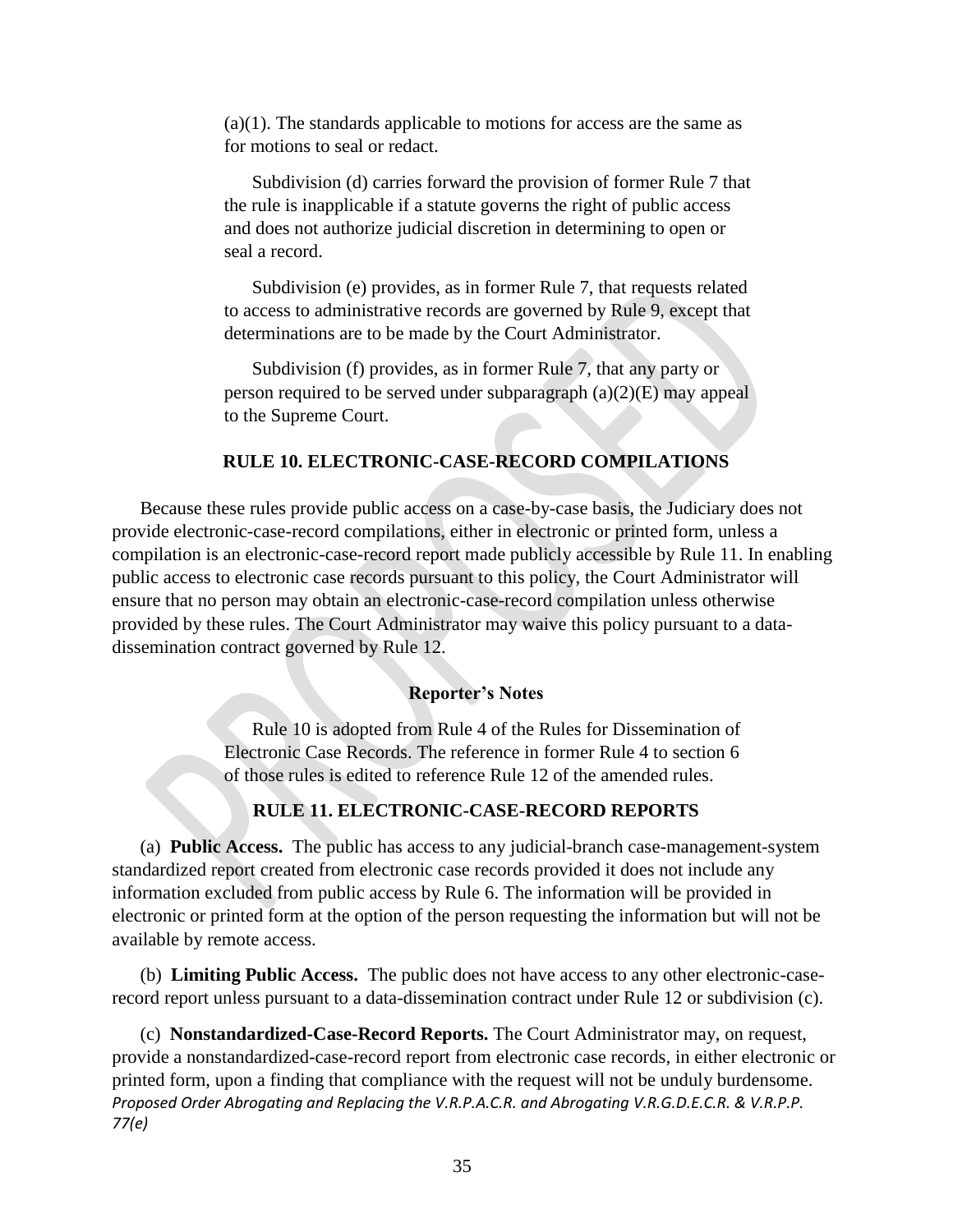Compliance is unduly burdensome if it may: strain system capacity through extensive use of computer processing time to locate, aggregate, and download data; cause delay in services provided by the Research and Information Services Division of the Court Administrator's office or other subdivisions of the Judiciary; or require extensive employee work hours to complete the report. Reports provided under this subdivision do not include any information excluded from public access by Rule 6. The Court Administrator must refuse a request based on a finding that the purpose of the request is to obtain personal information about litigants or other persons appearing in court, and not to obtain information about the operation of the Vermont Judiciary. This subdivision applies to statistical reports.

(d) **Designating Content of Standardized Reports.** The Court Administrator will designate the content of standardized reports from the Vermont Judiciary case-management system and make those designations available to all persons who are authorized to create such reports. Subdivision (a) applies to these reports.

# **Reporter's Notes**

Rule 11 is adopted from Rule 5 of the Rules for Dissemination of Electronic Case Records. The amendments consist of nonsubstantive changes to terminology used to describe case-management systems, data/information excluded from public access, and cross-references to other sections of the amended rules.

# **RULE 12. ELECTRONIC-DATA-DISSEMINATION CONTRACT**

(a) **Request for Access.** A public-purpose agency may seek access to nonpublic, judicialbranch, electronic-case-record information. The public-purpose agency must identify the information requested and the proposed use of the information. In reviewing the request, the Court Administrator will consider: (1) the extent to which access will result in efficiencies in the operation of a court or courts; (2) the extent to which access will enable the fulfillment of a legislative mandate; (3) the extent to which access will result in efficiencies in other parts of the justice system or in the delivery of human or educational services; (4) the extent of the need for the information; (5) the risk that the information will be misused for purposes other than those intended; and (6) the methods that will be used to ensure the security and confidentiality of the data.

(b) **Granting of Access; Contract**. If the Court Administrator decides to grant access, it will be authorized only pursuant to an electronic-data-dissemination contract between the Court Administrator and the agency. At a minimum, the contract must: (1) specify the data to which access is granted; (2) specify the uses which the agency may make of the data; and (3) include the agency's agreement that its employees will access the data only for the uses specified and maintain its confidentiality as to third parties. Violation of the terms of a contract, including using data in an unauthorized manner, will be grounds for termination of the agreement.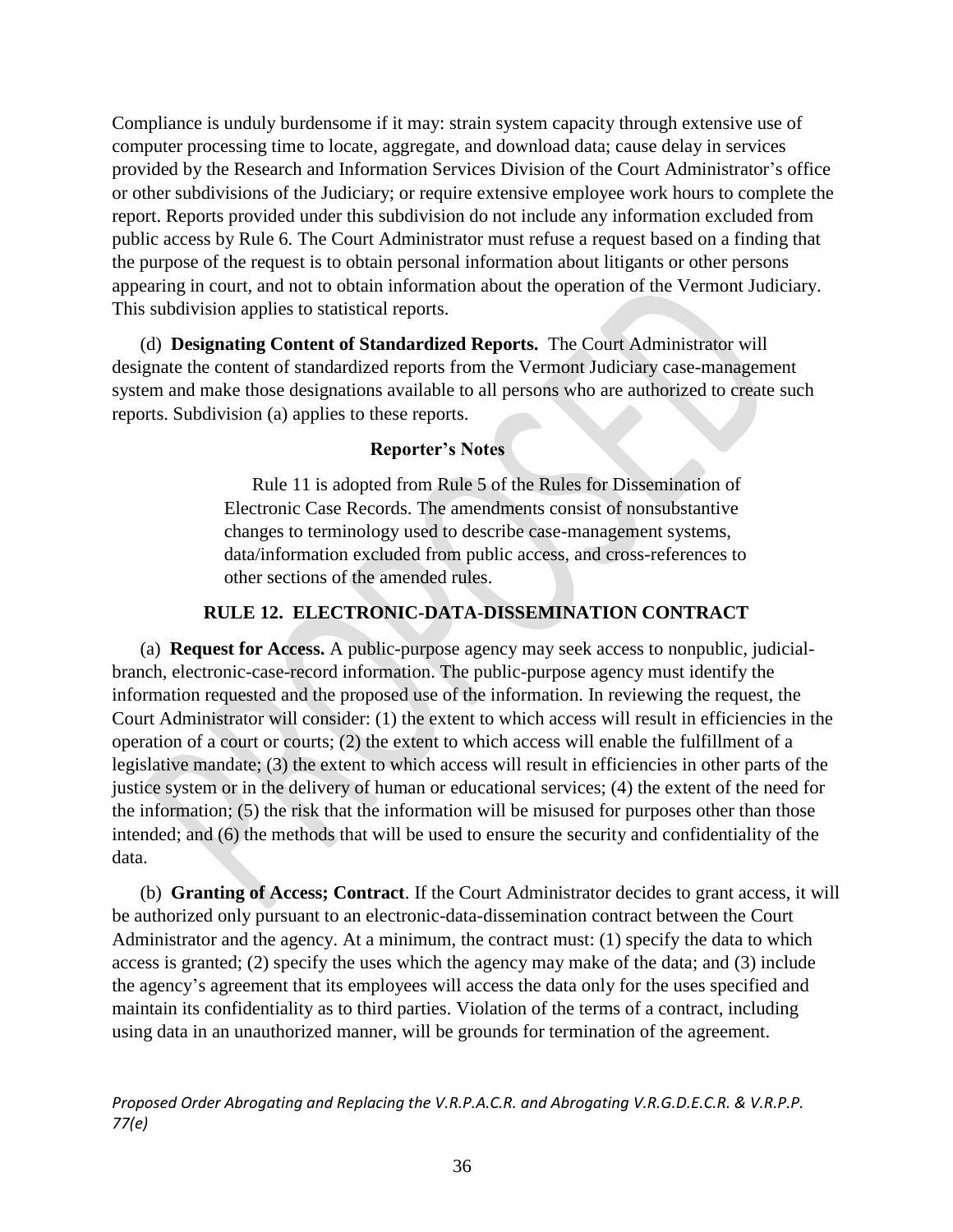(c) **Term and Renewal.** Electronic-data-dissemination contracts must have a specific term and a fixed date of expiration, subject to renewal upon the Court Administrator's consideration of the criteria set forth in subdivision (a).

(d) **Limits.** This section does not authorize exceptions from the exceptions to public access provided in Rule 6. However, the Court Administrator may provide a public-purpose agency access to nonpublic records upon a finding that the agency has a specific right of access under Rule 5.

### **Reporter's Notes**

Rule 12 is adopted from Rule 6 of the Rules Governing Dissemination of Electronic Case Records. The former rule is reorganized into four subsections.

# **RULE 13. PROCEDURE FOR REPORTS, COMPILATIONS, AND CONTRACTS**

The Court Administrator is the record custodian for implementing Rules 10 through 12. The Court Administrator's decisions with respect to those rules are final.

#### **Reporter's Notes**

Rule 13 is adopted from Rule 7 of the Rules Governing Dissemination of Electronic Case Records. The provisions of the former Rule 7 are amended to specify that with respect to requests for electronic-case-record compilations, electronic-case-record reports, and entry into and administration of data-dissemination contracts, the Court Administrator serves as the records custodian. References in former Rule 7 to "VCAS" and the "Vermont Judiciary Data Warehouse" are deleted. To the extent that former Rule 7 addressed requests for electronic case records and appeals from denial of requests for access to electronic case records generally, these provisions are now incorporated in the access and grievance/appeal procedures of the new Rules 3 and  $6(c)-(i)$ .

2. That the Vermont Rules Governing Dissemination of Electronic Court Records are abrogated, as having been incorporated into the amended Rules for Public Access to Court Records.

3. That Rule 77(e) of the Vermont Rules of Probate Procedure is abrogated.

4. That these rules, as amended, are prescribed and promulgated to become effective \_\_\_\_\_\_\_\_\_\_\_\_\_\_\_\_\_\_\_\_. The Reporter's Notes are advisory.

5. That the Chief Justice is authorized to report these amendments to the General Assembly in accordance with the provisions of 12 V.S.A. § 1, as amended.